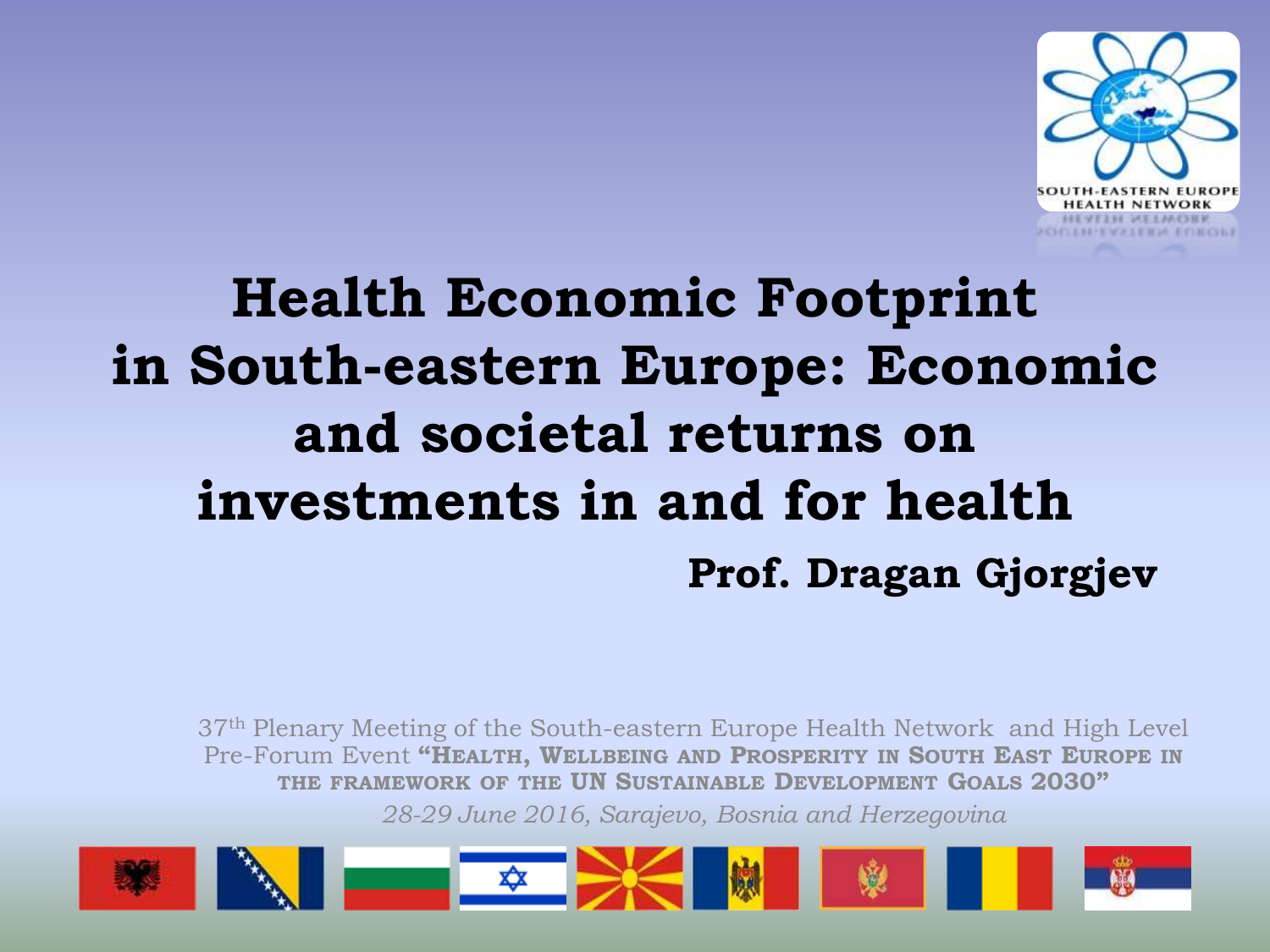# **Introduction: Reducing the poverty in the SEE region**



- Attempt for narrowing the gap with developed neighbours;
- Albania reduced the poverty from 25% (in 2002) to 14.3% (in 2012), Bosnia and Herzegovina stands at 17.8% in 2011. Romania and Serbia - one fourth of population in poverty, Macedonia with 22% in 2014; Montenegro stands out with the lowest poverty rate of 8.6% in 2013;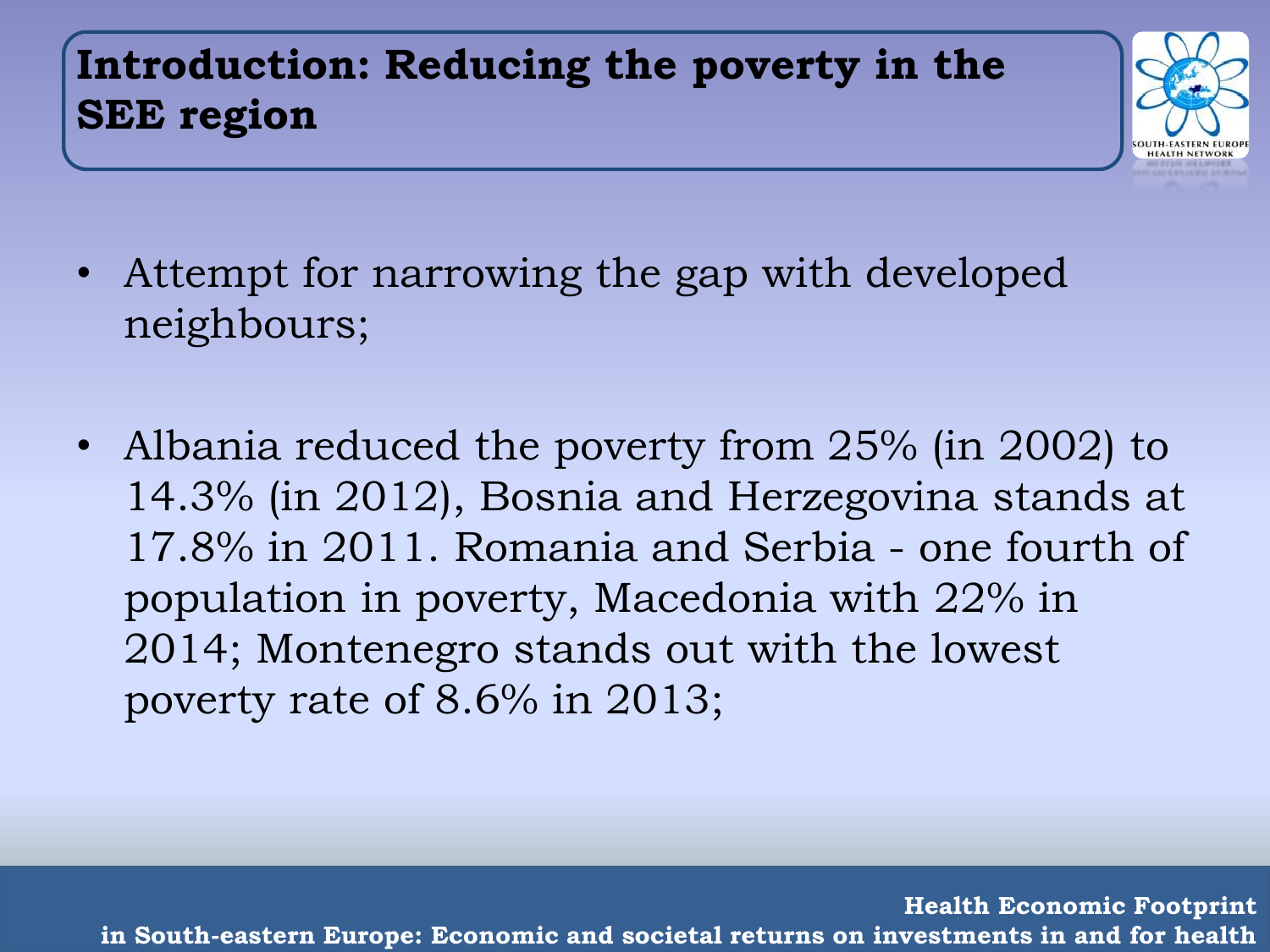# **Introduction: Reducing the poverty in the SEE region**



- A working market needs institutions to protect it and ensure fair play. Lack of tradition in such institutions makes SEE more vulnerable to "market failures" and slowing down foreign and domestic investments resulting in high unemployment and low GDP;
- **Health** is not only a precondition for economic growth, but driving force to providing those opportunities.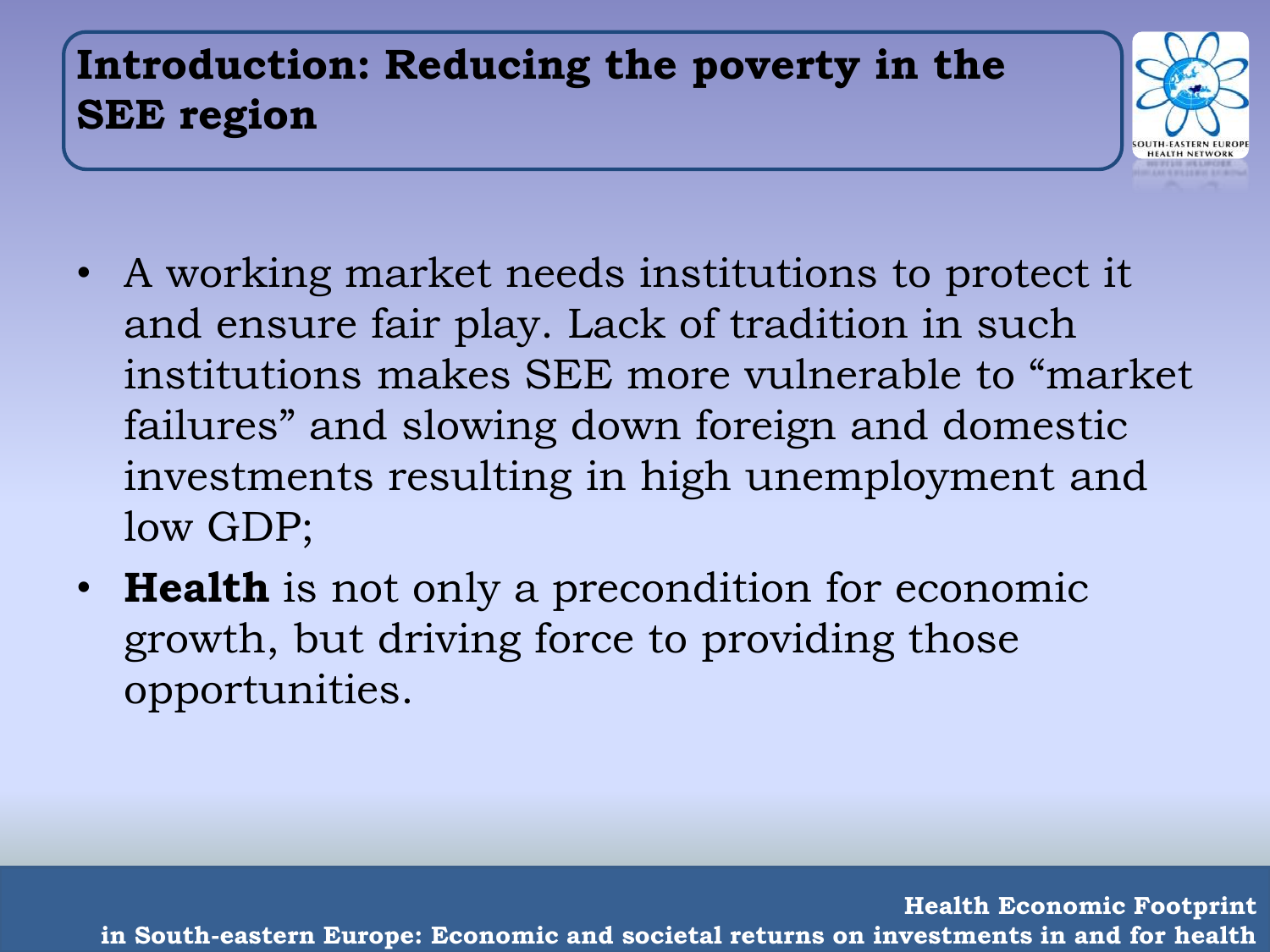**Introduction**: **SEE countries – Burden of diseases, costs, inequities** 



• Non-communicable diseases **(NCDs)** account for the greatest avoidable disease burden and loss of life years.

• **Inequities** - The risks and burden of NCDs across SEE countries cluster in the most poor and vulnerable in society.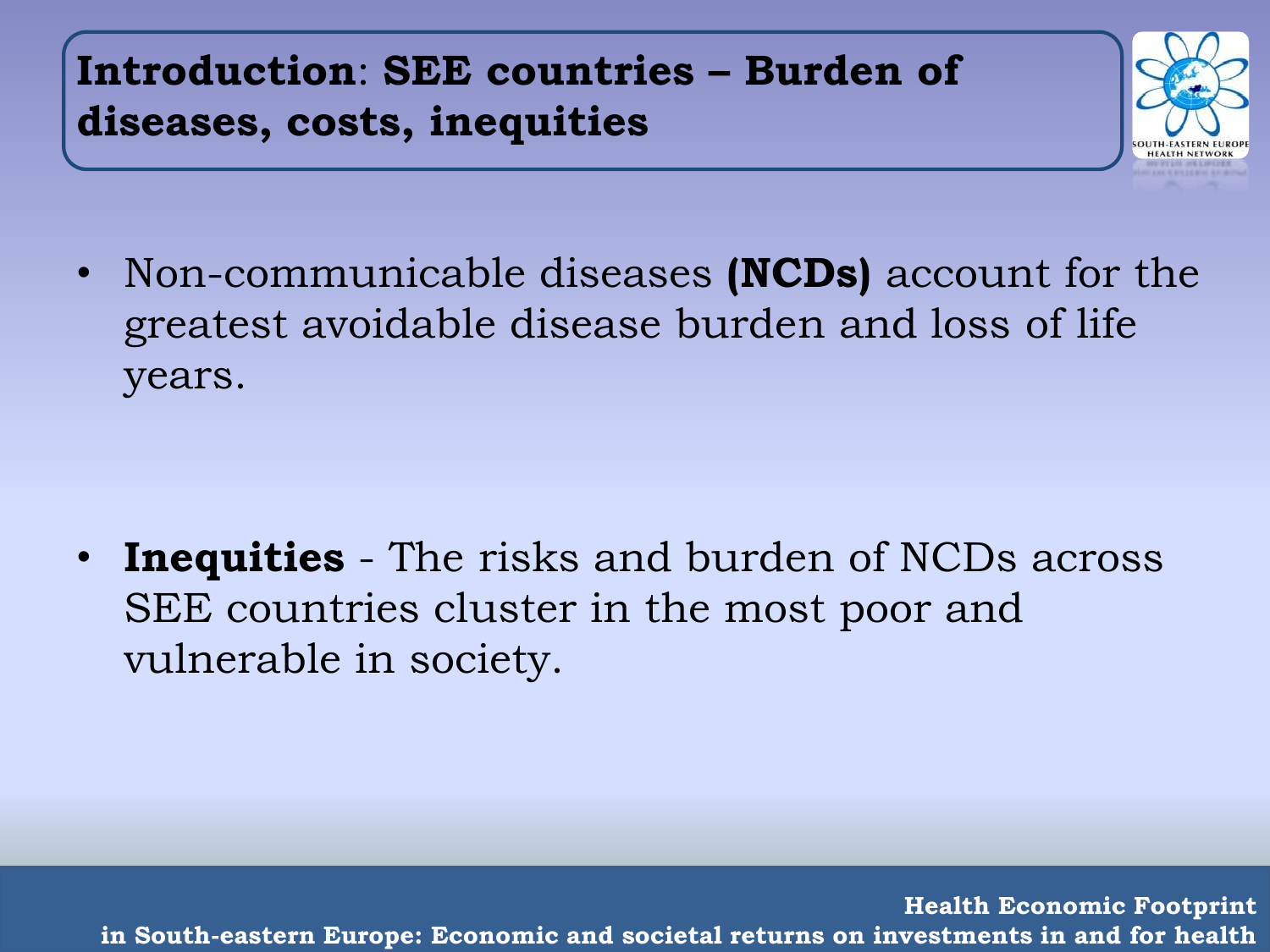**Introduction**: **SEE countries – Burden of diseases, costs, inequities** 



- An increasing concern about rising health care costs and the sustainability of public services linked to implementation of austerity measures - **a drive for more efficient use of public resources and a focus on economic growth and recovery**
- Improving population health and good governance of health sector performance will make an **important contribution to labour market productivity.**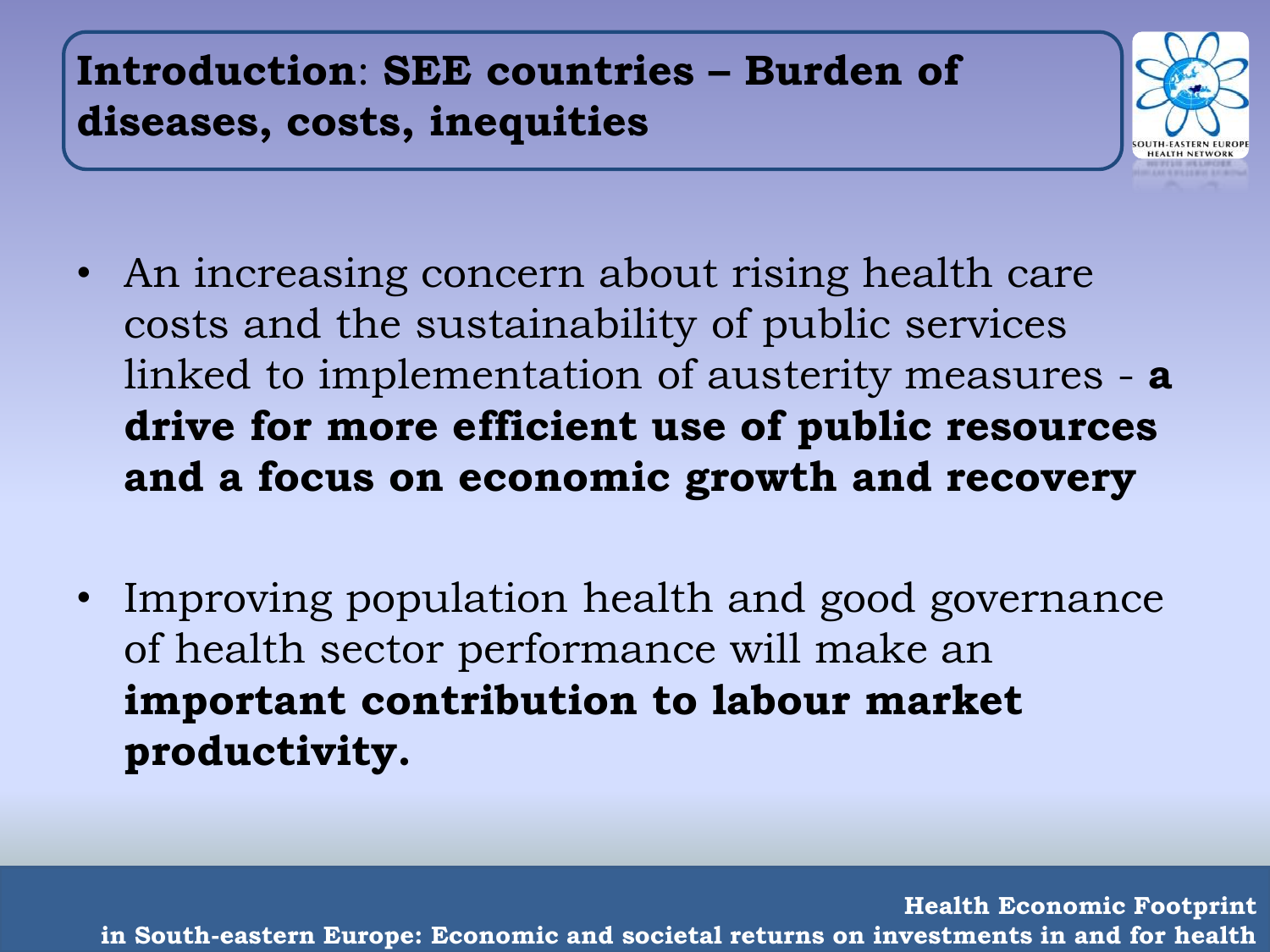#### **Introduction**: **SEE 2020, economic growth… SEEHN - The role, the vision and mission**



- Huge potentials to be a sustainable initiative of regional ownership.
- Contribution both in technical and political terms in walking the talk and achieving the vision of reducing health inequalities, and providing better health and wellbeing for all.
- Has the expertise and the responsibility to showcase health contributions to the economic growth and development of its Member States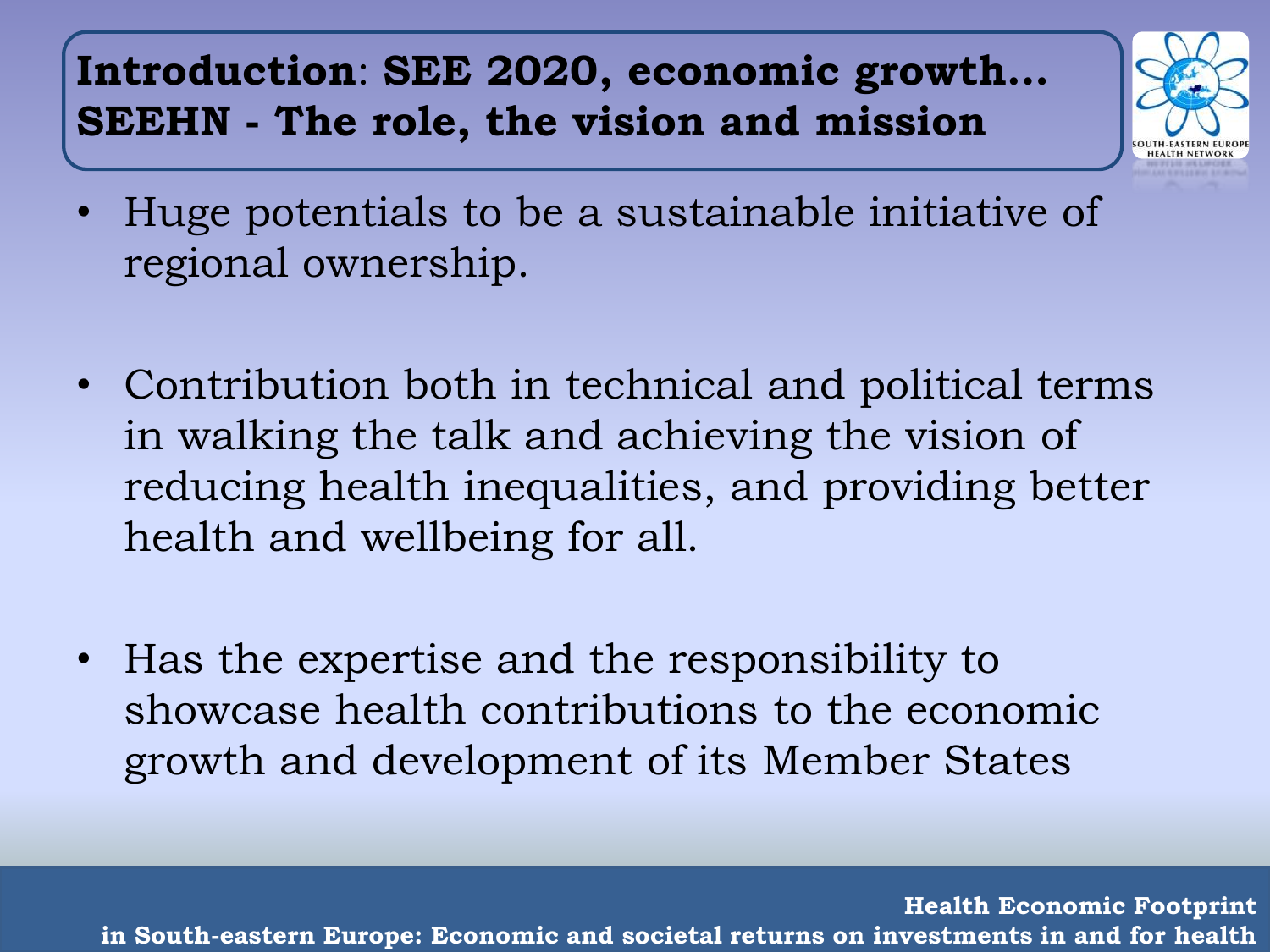**The study – why?**



- Integral part of the SEE2020 framework of Inclusive Growth
- Some real-policy interventions have been promoted and partially implemented in the SEE
- Sets out the most promising options for investment in health to promote inclusive growth and address the underlying determinants of health for improved development in the SEEHN countries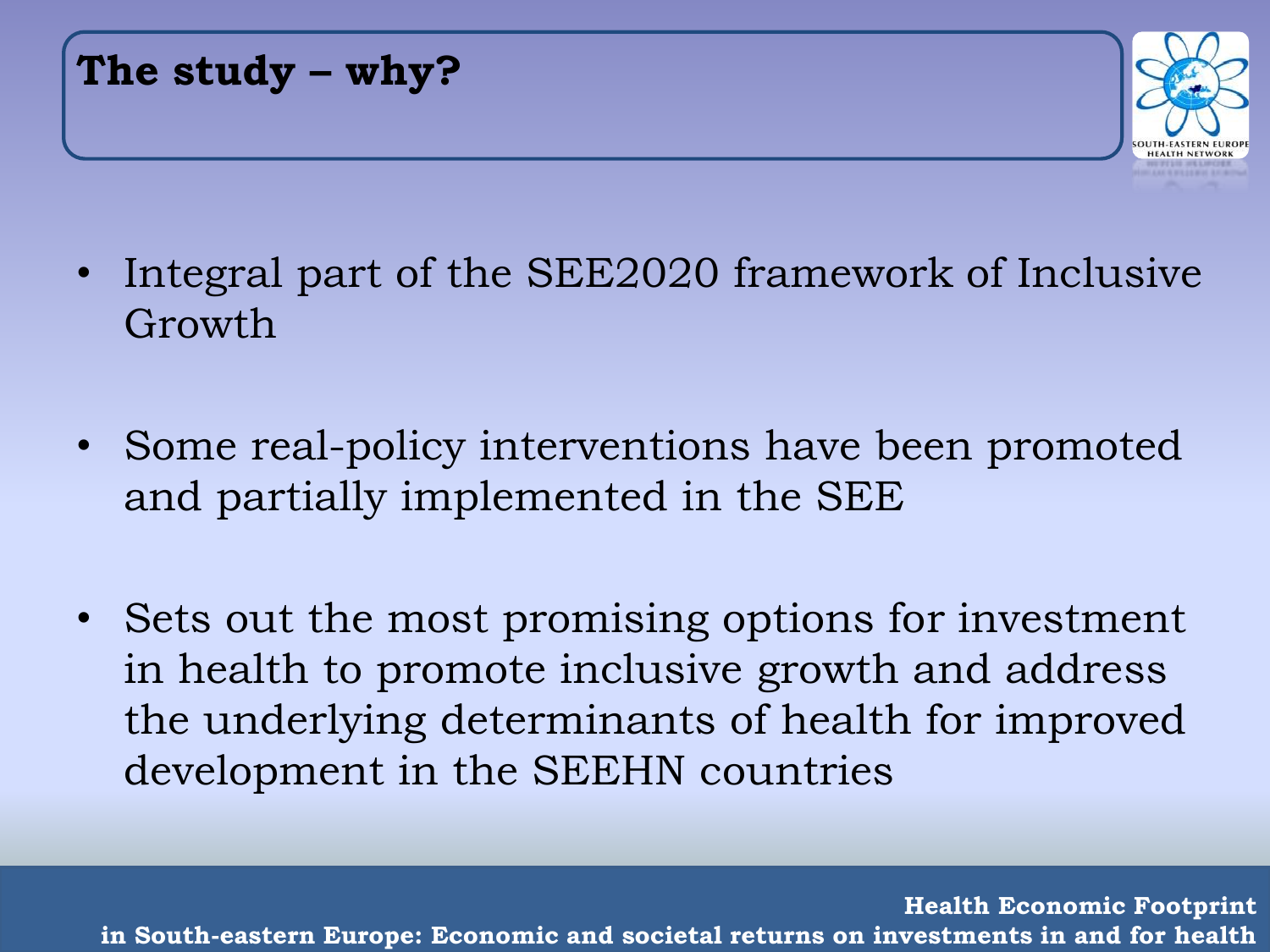#### **The study – aim, scope and purposes**



- **Main objectives** of the study to make an attempt to **identify the contribution made by the health sector** to the national economy primarily through the analysis of the effectiveness of some public health policy interventions in the SEE countries;
- **To make economic arguments** for investment with different non-health sector budget holders on national and/or local level in the countries - **that capitalize in health outcomes**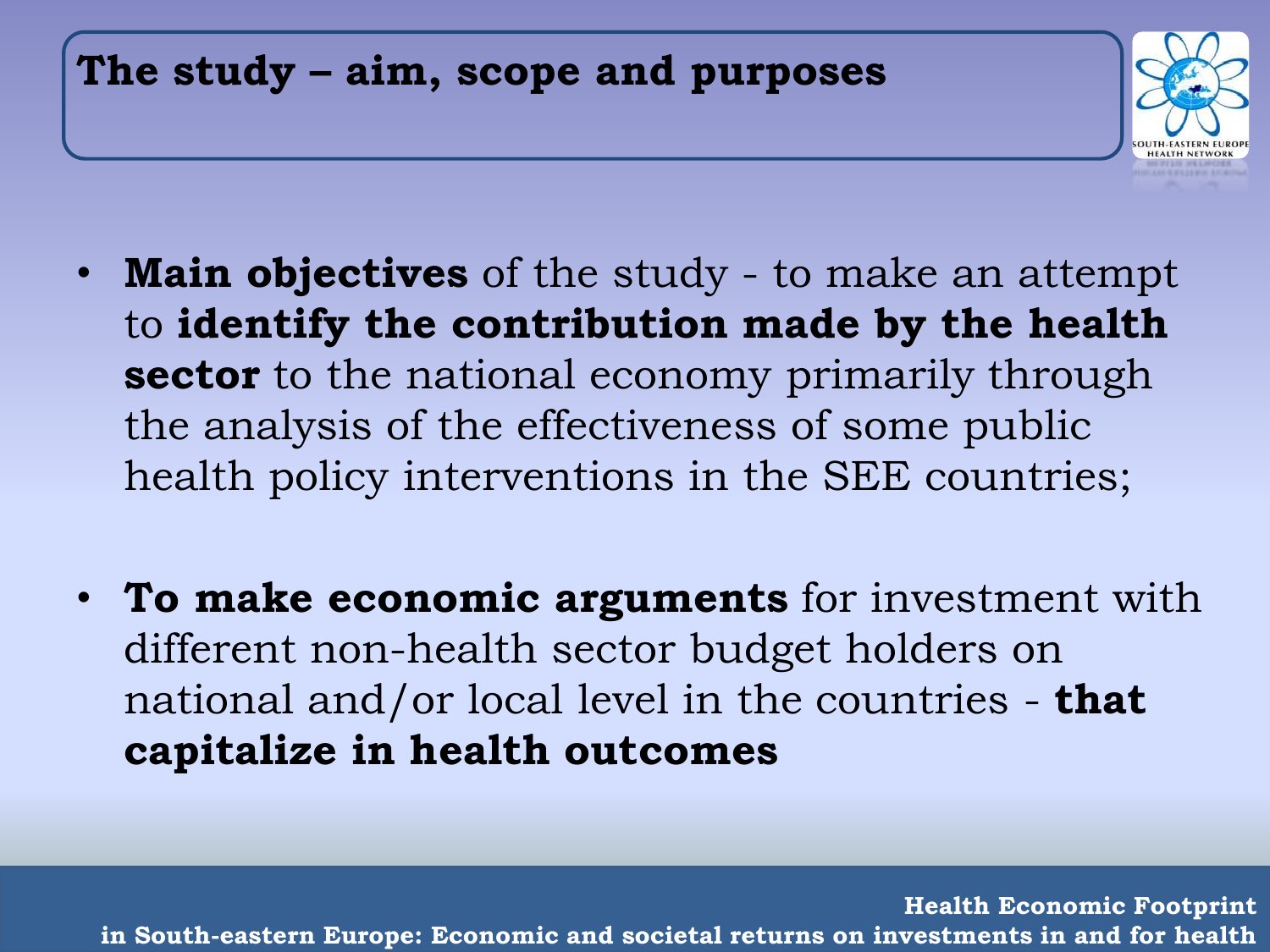| The study - methods |
|---------------------|
|                     |



- **Desk review**, followed by **consultative process with national expert teams** and focal points from the SEEHN member states, which are subject to analysis
- Attempt to synthesize the state of the art on what is known about the **economic case for investing in different areas of health promotion** and noncommunicable disease prevention (Sherry, Sassii abd McDaid)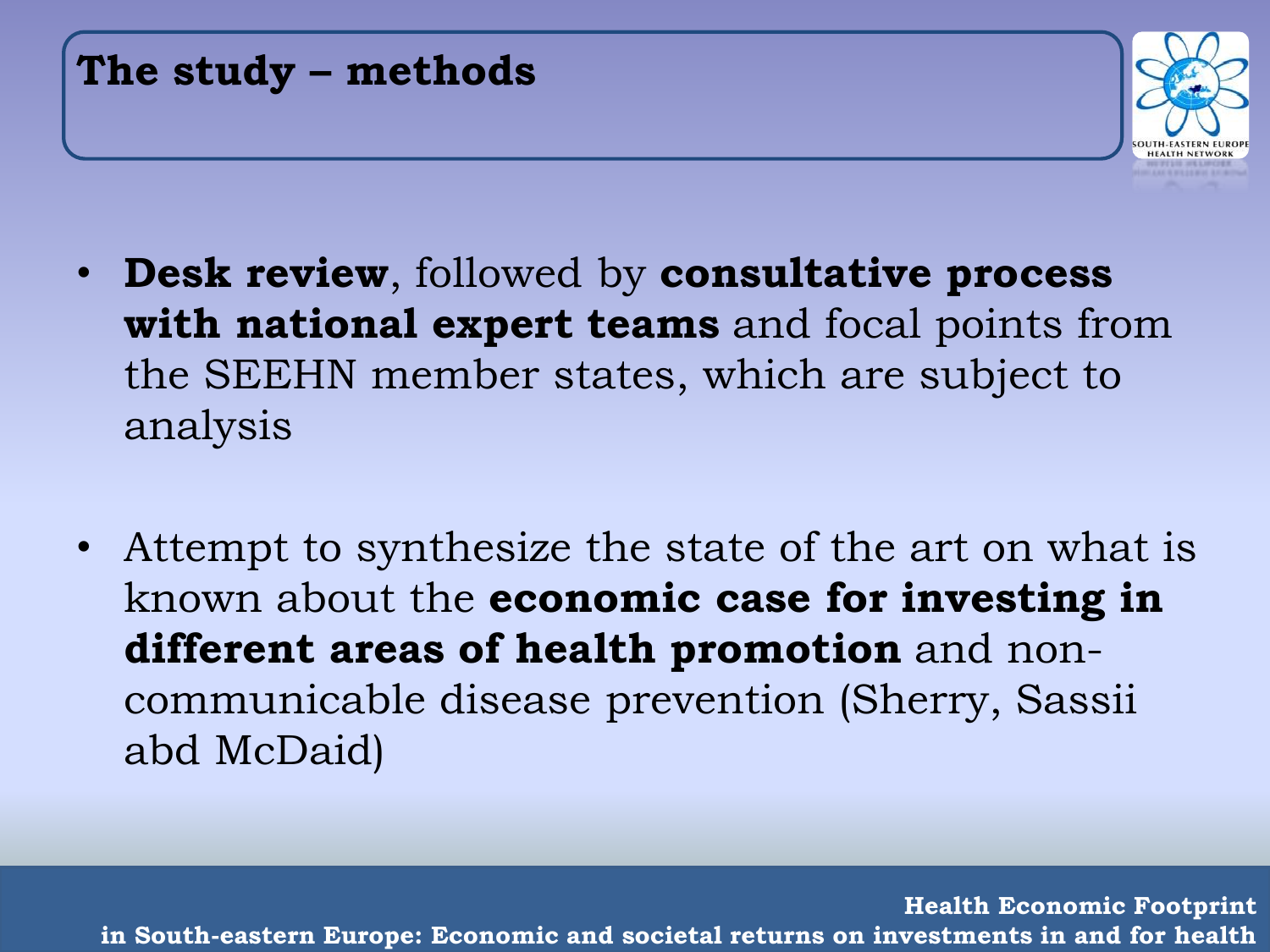**The study – limits**



• Varying availability of information and levels of details across the countries.

• Countries have taken different approaches, placing focus on context-specific – from political, social or economic reasons – issues and using different entry points to achievement of the universal goal of improvement of health.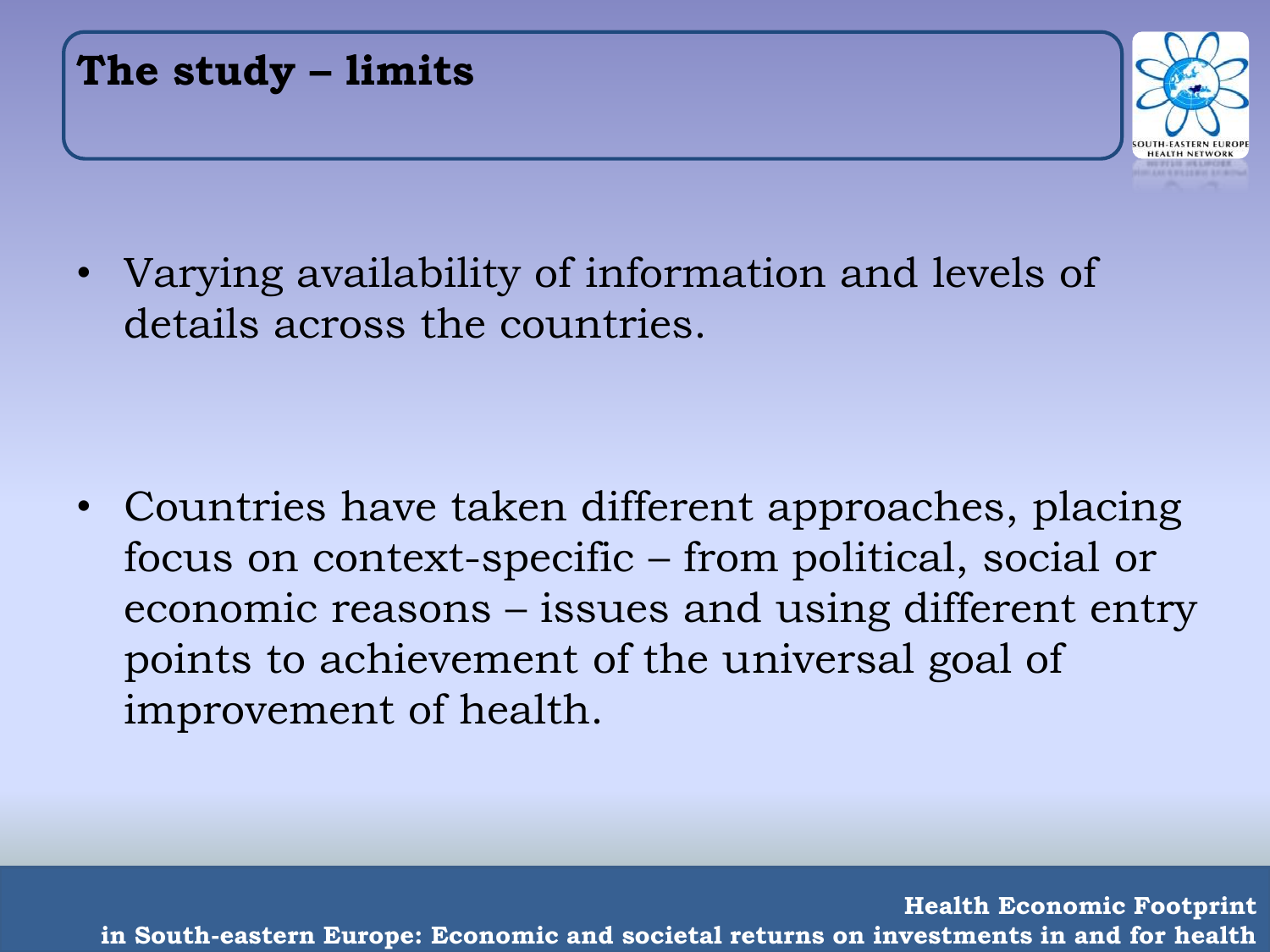#### **The study – benefits**



- Initiator and trigger of **constructive debate**,
- A catalyser of new approaches and creative **partnerships** both between different sectors and levels of governance, as well as with other stakeholders,
- Contribution to the development of **measurement instruments and indicators** to this end,
- Data and cases presented in thus study can contribute to wiser and **evidence-based policy** and decision-making regarding health, and investments for health.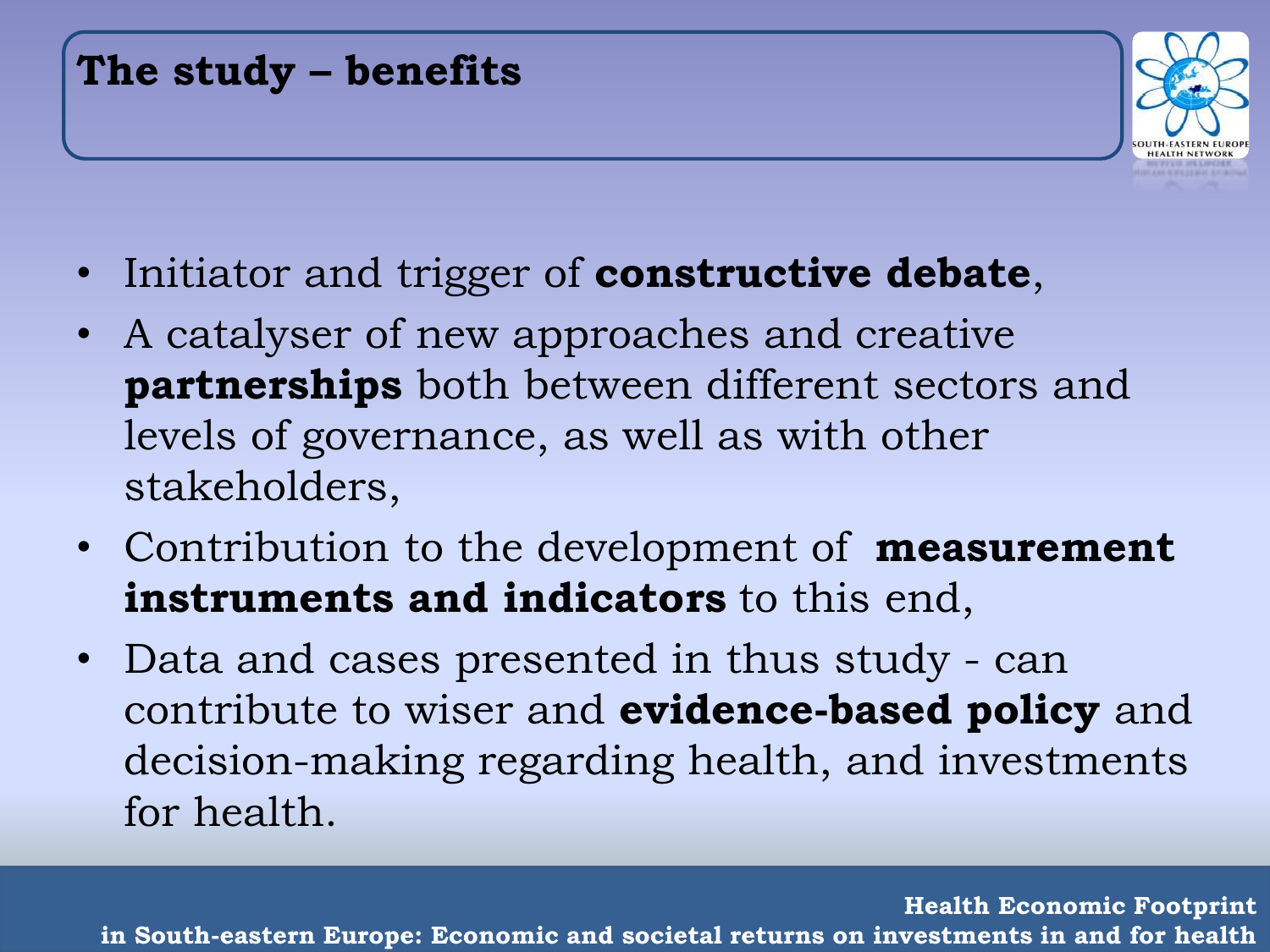#### **The study – Results Health Governance – Spending for health in SEE**



Evaluating the role of health in the economy almost always focuses on the share such spending is of total expenditures in the economy

*Figure 1. Total government spending as % of GDP*



**Health Economic Footprint**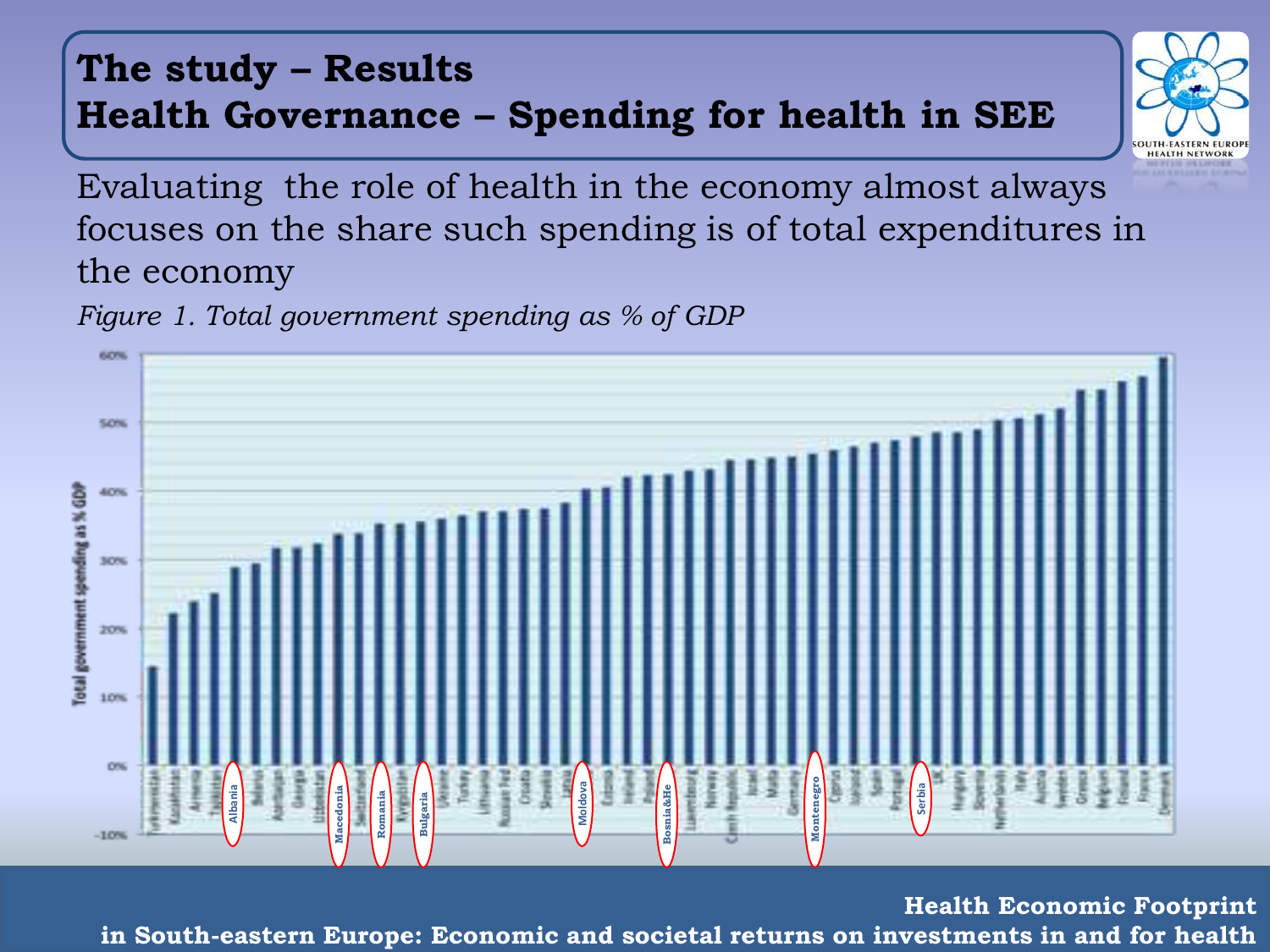#### **The study – Results Health Governance – Spending for health in SEE**



#### **Index of THE increase from 1.8 to 7.5** - strong commitment of the governments in improvement of health of their citizens

*Table 1. Total Health Expenditures (THE), PPP\$ per capita, SEEHN member states, 1995 and 2013* 

| <b>Country</b>       | 1995  | 2013   | <b>Index of</b><br>increase<br>(2013/1995) |
|----------------------|-------|--------|--------------------------------------------|
| Albania              | 263.7 | 539.28 | 2.0                                        |
| Bosnia & Herzegovina | 123.7 | 928.5  | 7.5                                        |
| Bulgaria             | 289.7 | 1212.5 | 4.2                                        |
| Macedonia            | 416.1 | 758.7  | 1.8                                        |
| Republic of Moldova  | 144.7 | 533.4  | 3.7                                        |
| Montenegro           | 445.3 | 926.4  | 2.1                                        |
| Romania              | 183.1 | 988.2  | 5.4                                        |
| Serbia               | 300.7 | 986.9  | 3.3                                        |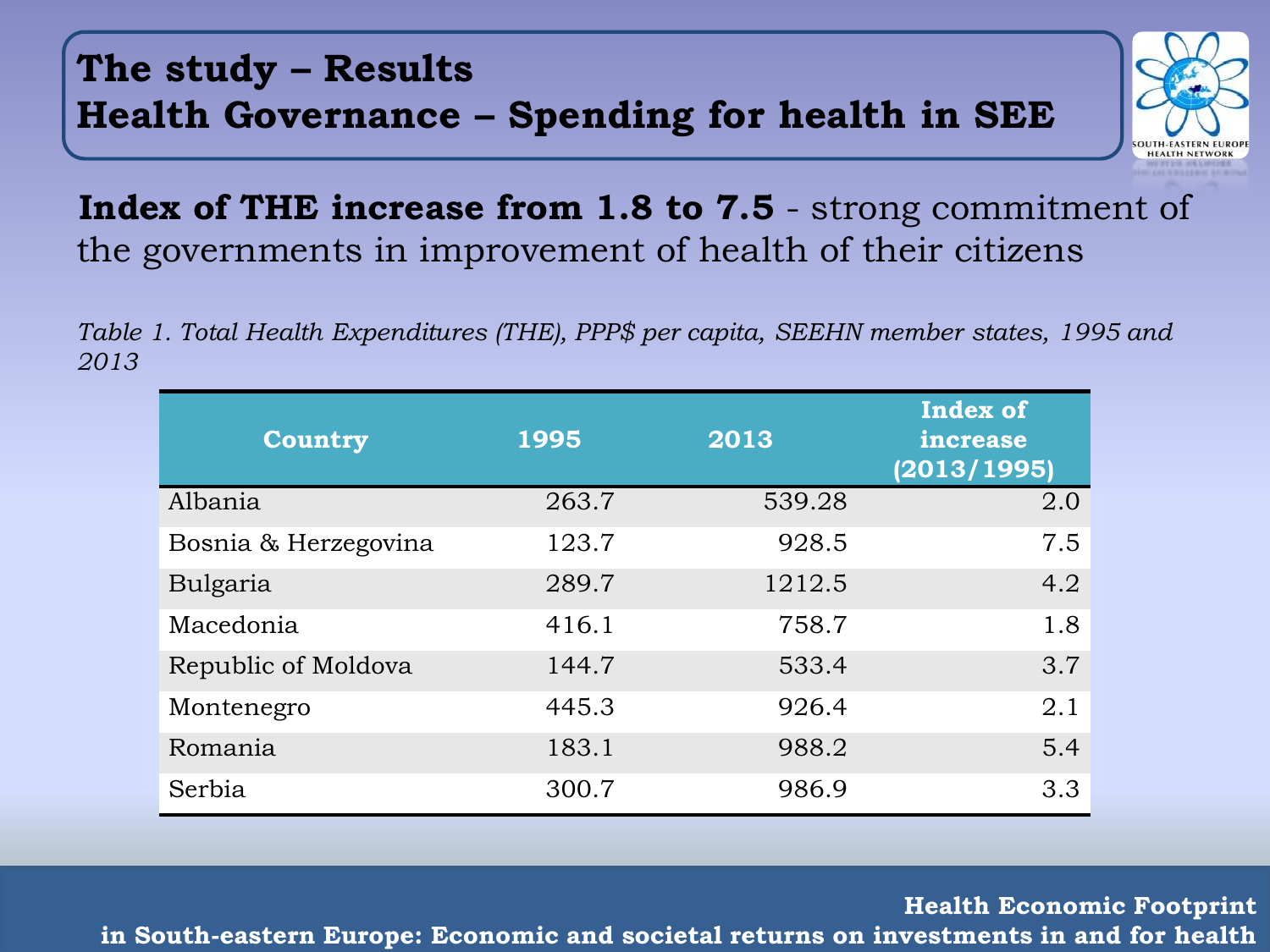# **The study – Results Improving Health Governance and leadership**



Implementing WHO "Health2020"

- SEEHN Member states fully committed –
- **In the beginning** mainly at the improved access to quality health services, sound infrastructure and supply of qualified human resources
- **Recent trends** of investments targeted upstream preventive interventions for health
- Still, **health sector is dominant actor** in these efforts.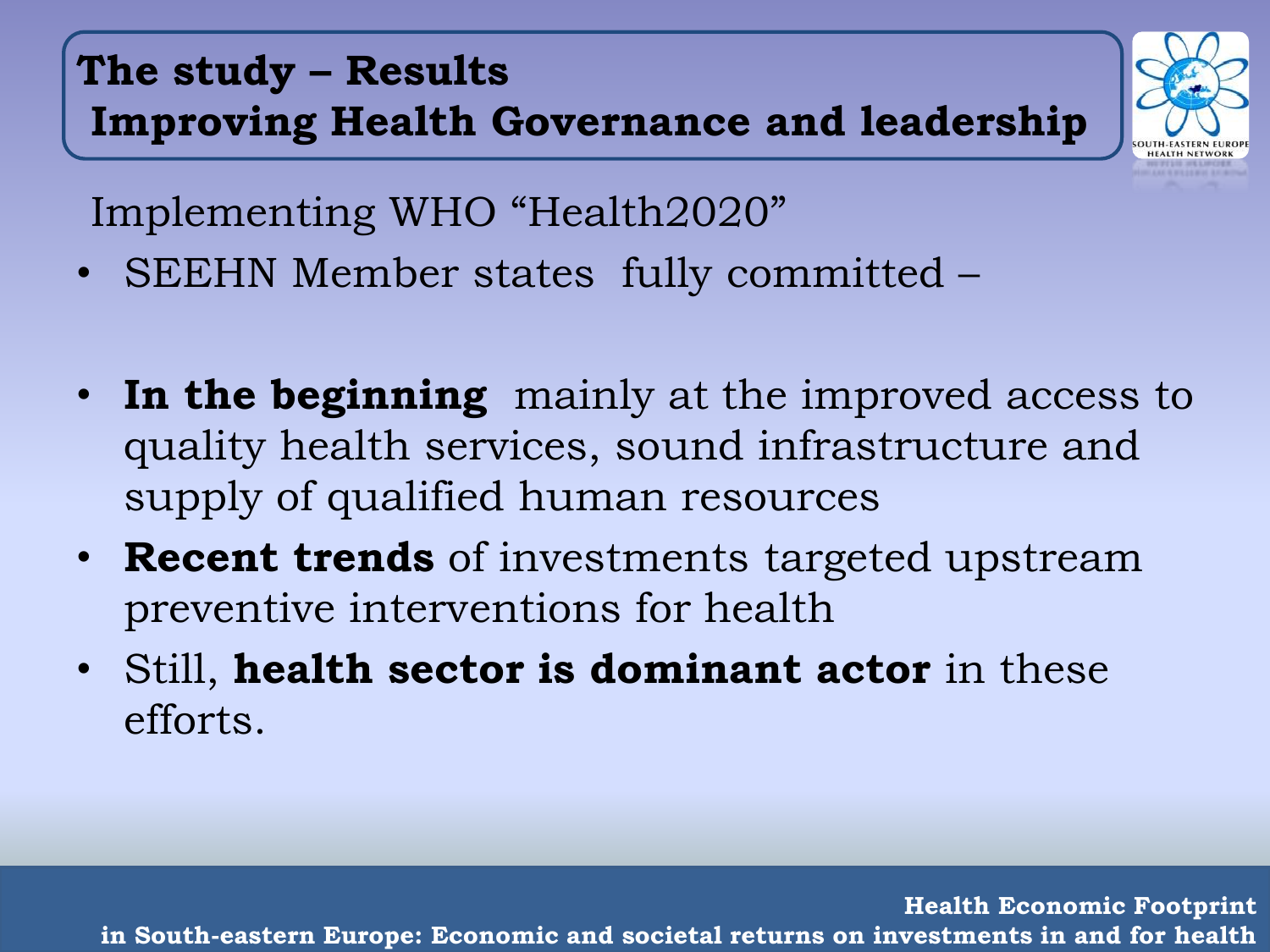#### **The study – Results Health Governance - Health benefits of increasing GDP in SEE**



These improvements are result of more upstream investments, including increased access to education and health literacy, food safety, healthy environment and workplace conditions, and so forth.

Graph 1. Gross domestic product (GDP), USD per capita, SEEHN member states, 1990-2014

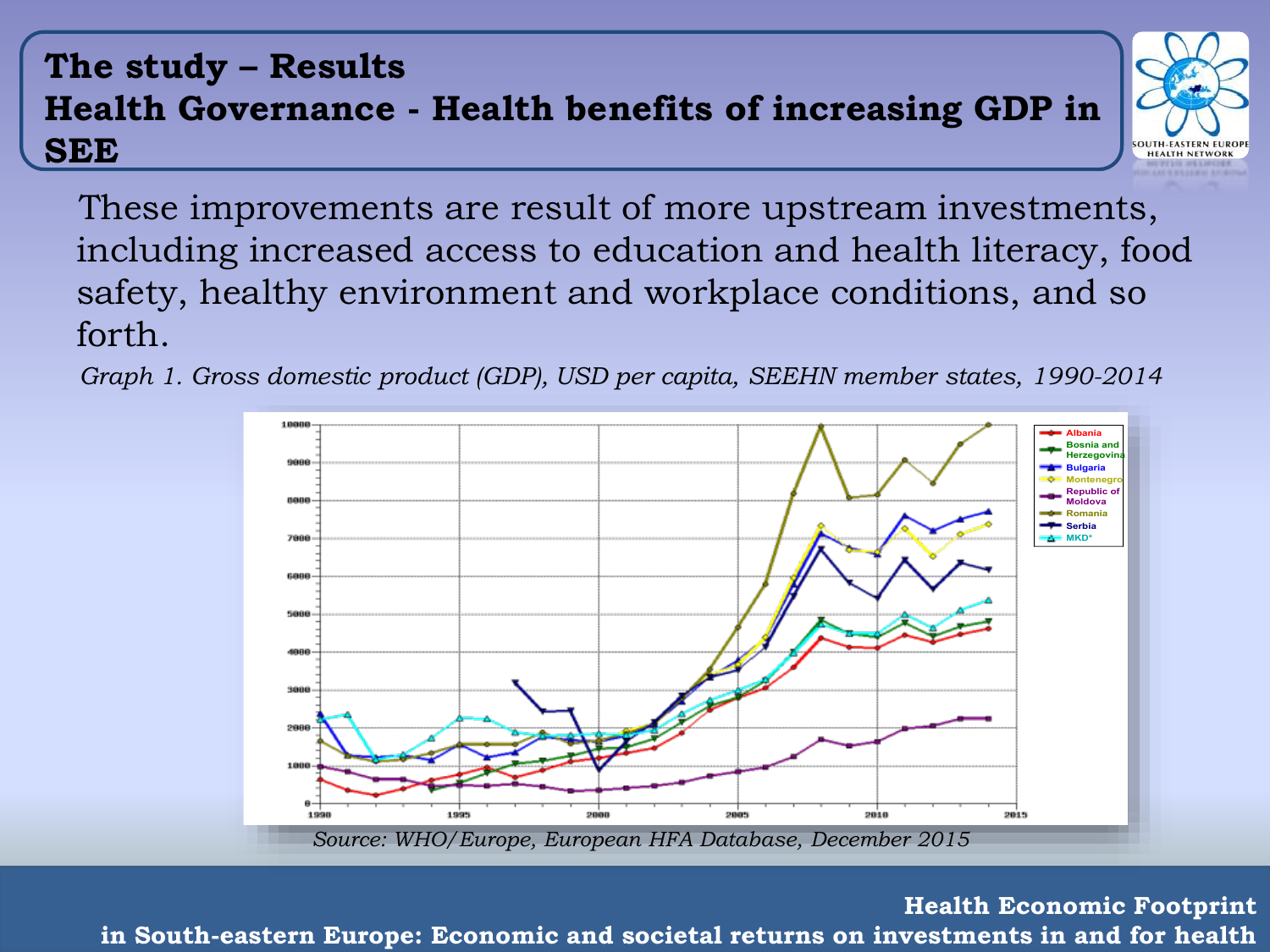#### **The study – Results Health Governance - Health benefits of increasing GDP in SEE**



The economic contributors to health are multiple of the economic wealth – in lives saved, extended life expectancy, decreasing infant mortality, or even monetary terms as savings or reinvestments of the economic wealth

SEEHN member states, 1990-2014 Graph 2. Life expectancy at birth (in years),



 $\overline{a}$  deaths per 1000 live births per 1000 live births per 1000 live births per 1000 live births per 1000 live births per 1000 live births per 1000 live births per 1000 live births per 1000 live births per 1000 live bi *live births), 1990-2014 Graph 3. Neonatal mortality (deaths per 1000* 



*Source: WHO/Europe, European HFA Database, December 2015*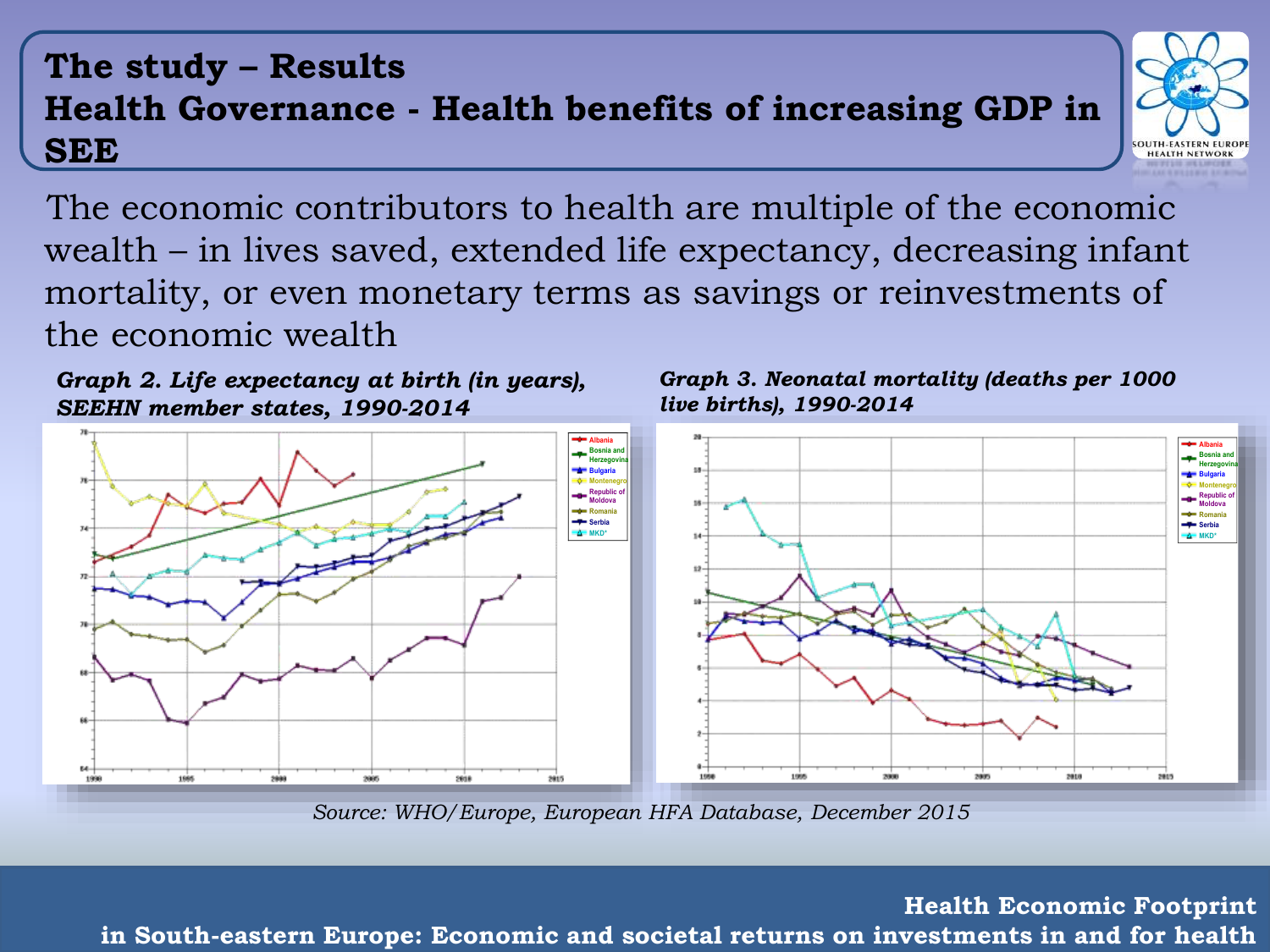#### **The study – Results Health Sector in SEE**



- Among the largest sectors and makes **a significant financial contribution to national and regional economies**.
- Regional health and social care system has an estimated value of approximately EUR 11.4 billion, 10.0% of the total regional GDP of EUR 88 billion, accounting for 12.0% of regional employment, or one in ten workers. With **higher than average proportion of workers with tertiary-level education**. (Coote, 2002)
- Health sector Major driver of research and innovation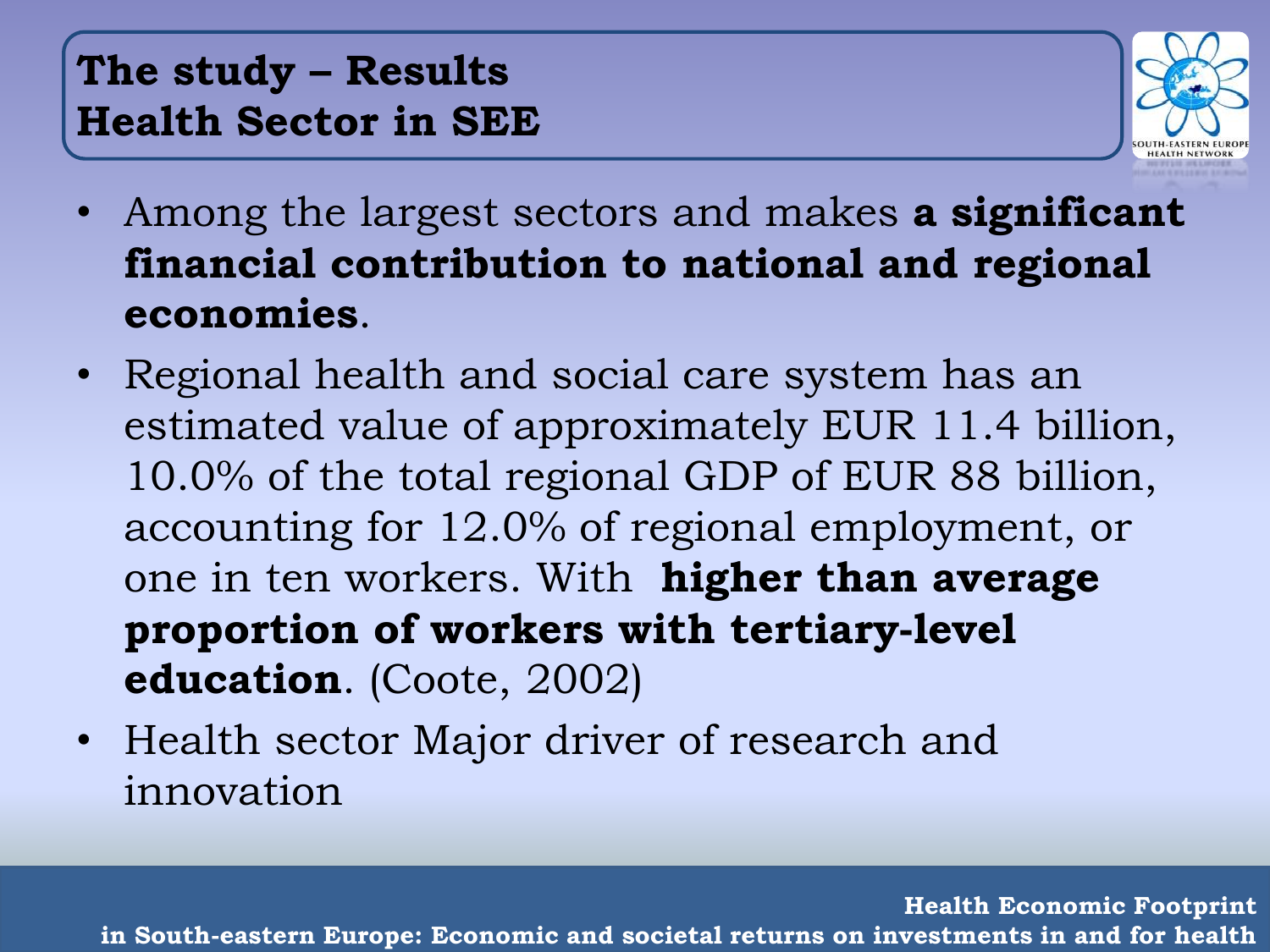**The study – Results Health Sector in SEE**



#### **Need of change the focus**

- SEE economies need to focus on delivering value and investing in health promotion, disease prevention and the extension of preventive screening, treatment and rehabilitation, integrated health services and programs delivered to be close to communities.
- Evidence on the cost effectiveness of preventive activities to continue to increase.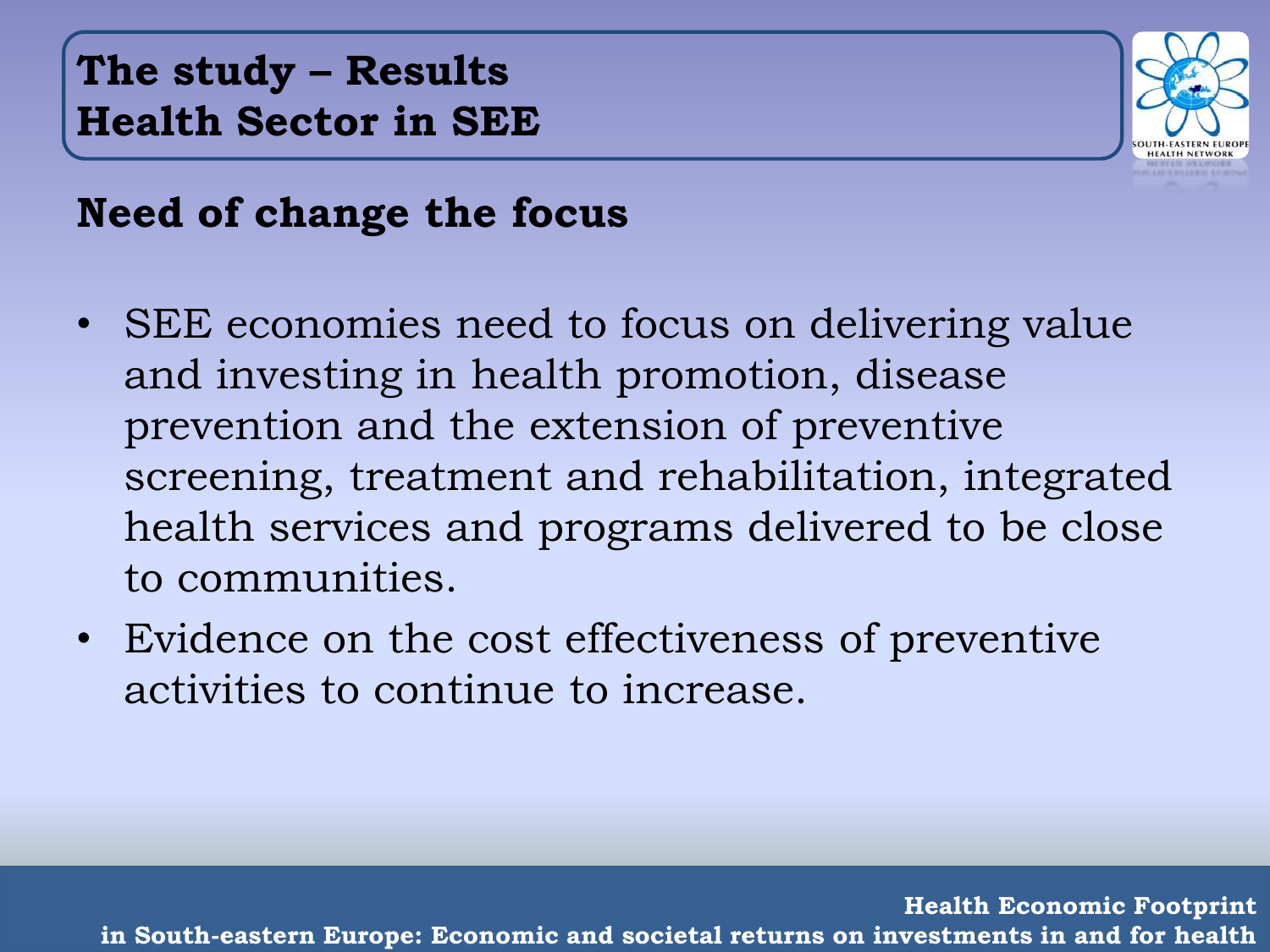#### **The study – Results Health Sector in SEE**



#### **Need of change the focus**

- **contributing to health through other non-health sector investments and involvement**; smoking bans, sin taxes, conditional cash transfers, clean energy incentives etc. just some of the mechanisms for influencing health, that are tangible, measurable and replicable, both in economic terms (inputs) and societal gains (outputs and outcomes).
- **Fiscal, legal and marketing mechanisms** that deter tobacco and alcohol consumption to be more systematically implemented and enforced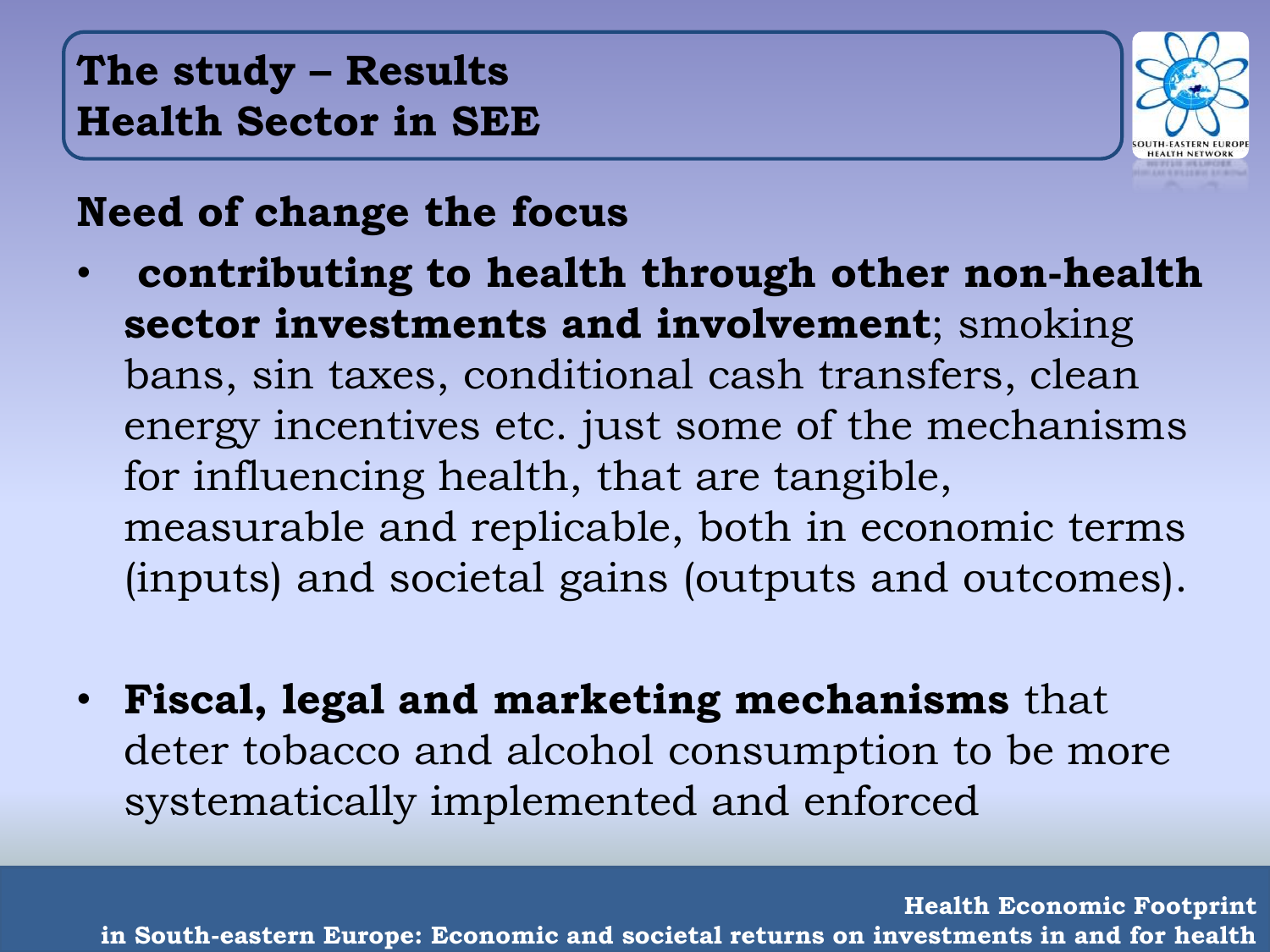### **The study - Contributors to health, health as contributor. Tobacco policy**



Mechanisms targeting tobacco include increases in prices, health warnings, smoke free environment and a ban on all forms of tobacco promotion. Considering the prices and taxes, substantial differences among the SEE countries can be noticed. (table 3)

|                    | Youth tobacco use<br>(both sexes) |                                        | <b>Adult tobacco smoking</b><br>(both sexes) |              | <b>Adult cigarette</b><br>smoking (both sexes) |          |
|--------------------|-----------------------------------|----------------------------------------|----------------------------------------------|--------------|------------------------------------------------|----------|
|                    | Current<br>tobacco<br>use         | <b>Current</b><br>cigarette<br>smoking | <b>Current</b>                               | <b>Daily</b> | <b>Current</b>                                 | Daily    |
| Albania            | 11.8                              | 11.5                                   | $\cdots$                                     | $\cdots$     | $\cdots$                                       | $\cdots$ |
| Bosnia&Herzegovina | 13.3                              | 11.7                                   | 40.7                                         | 28.8         | $\cdots$                                       | $\cdots$ |
| <b>Bulgaria</b>    | 28.8 <sup>1</sup>                 | 20.6 <sup>1</sup>                      | $36.2^2$                                     | 31.4         | $37.4^2$                                       | $32.4^2$ |
| Macedonia          | $\cdots$                          | 8.0                                    | 22.1                                         | $\cdots$     | $\cdots$                                       | $\cdots$ |
| <b>Moldova</b>     | 10.4                              | 8.3                                    | 25.3                                         | 23.3         | 25.0                                           | 23.0     |
| Montenegro         | 6.3                               | 5.1                                    | 31.0                                         | 22           | $\cdots$                                       | $\cdots$ |
| Romania            | 11.2                              | 9.4                                    | 26.7                                         | 24.3         | 26.7                                           | $\cdots$ |
| Serbia             | 13.0                              | 17.8                                   | 34.7                                         | 29.2         | $\cdots$                                       | $\cdots$ |

*Table 2. Tobacco use data from the latest survey results as at 31 December 2014*

**Health Economic Footprint** 

**in South-eastern Europe: Economic and societal returns on investments in and for health**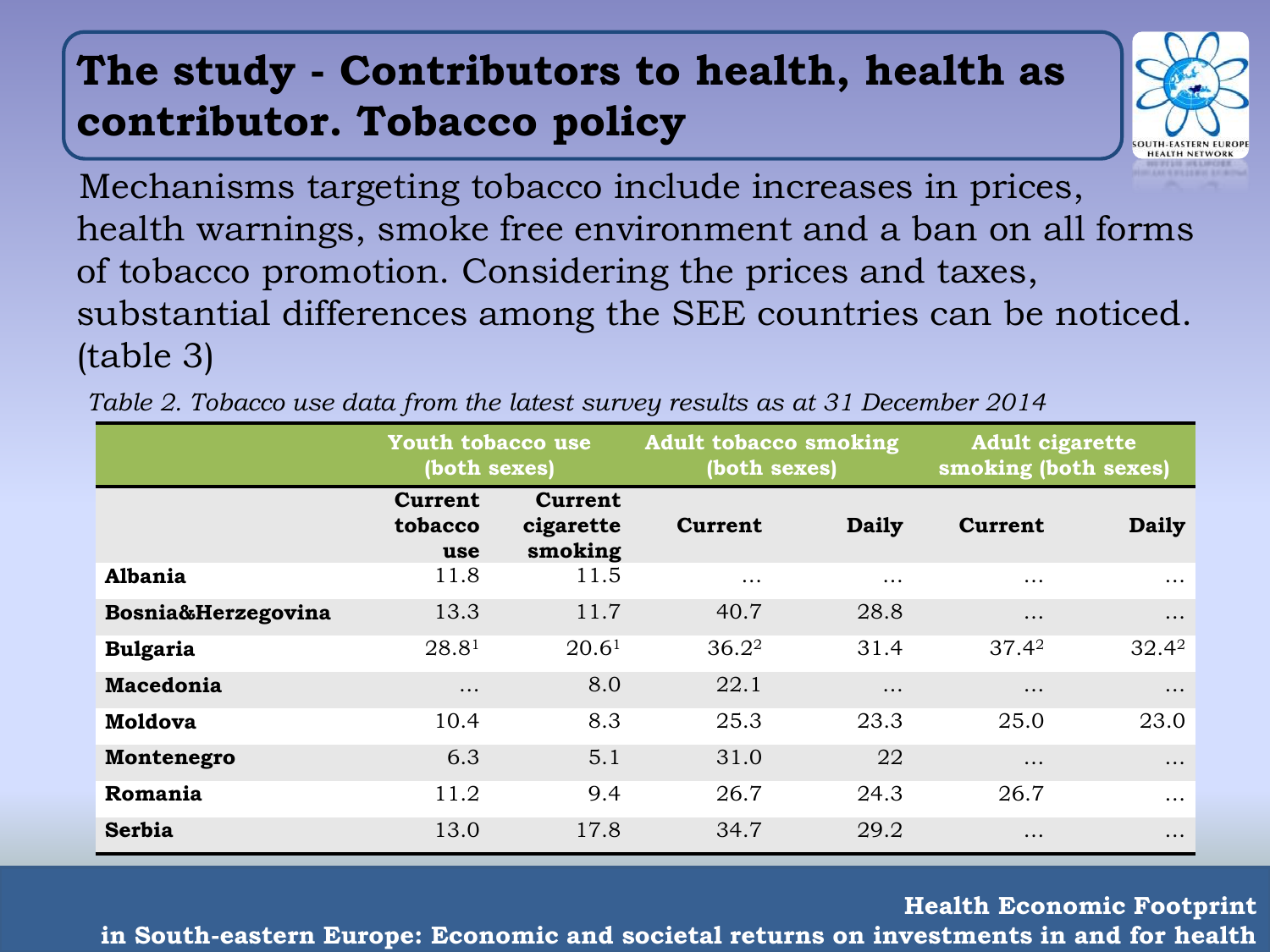# **The study - Contributors to health, health as contributor. Tobacco policy**



*Table 3. Taxes on the most sold brand of cigarettes, WHO's comparable estimate for 2014*

|                    | price                                                   | taxes                              |  |  |
|--------------------|---------------------------------------------------------|------------------------------------|--|--|
|                    | in international dolars<br>(purchasing power<br>parity) | Total taxes (% of retail<br>price) |  |  |
| Albania            | 3,87                                                    | 46,67                              |  |  |
| Bosnia&Herzegovina | 4,5                                                     | 82,33                              |  |  |
| <b>Bulgaria</b>    | 6,44                                                    | 82,65                              |  |  |
| <b>Macedonia</b>   | 2,85                                                    | 72,59                              |  |  |
| <b>Moldova</b>     | 1,91                                                    | 50,67                              |  |  |
| Montenegro         | 2,96                                                    | 77,89                              |  |  |
| Romania            | 6,46                                                    | 75,41                              |  |  |
| Serbia             | 3,72                                                    | 77,92                              |  |  |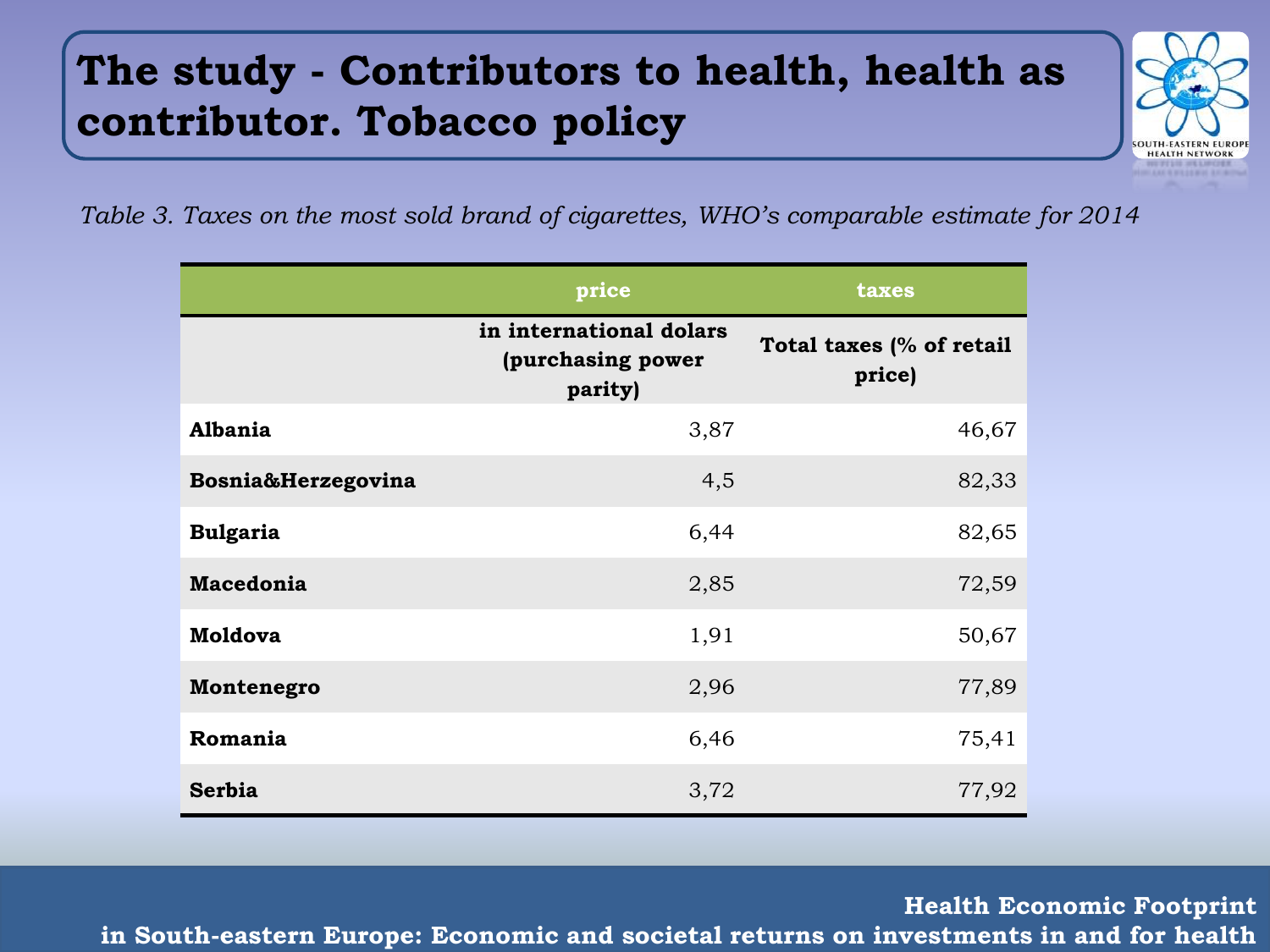# **Investments in and for health in SEE – promising policies and practices - Israel**



- National Program to Promote Active, Healthy Lifestyle (2011).
- **Type**: establishment of interesectoral policy and implementation mechanism, involving health, education and agriculture sectors, that lead to further expansion to other sectors including Ministry of Finance, local governance units and health management organisations.
- **Actions**: limit access to unhealthy food in schools and promoting healthy school meals and physical activity
- **Evaluation:** The initiative has lead to reversing the obesity epidemics.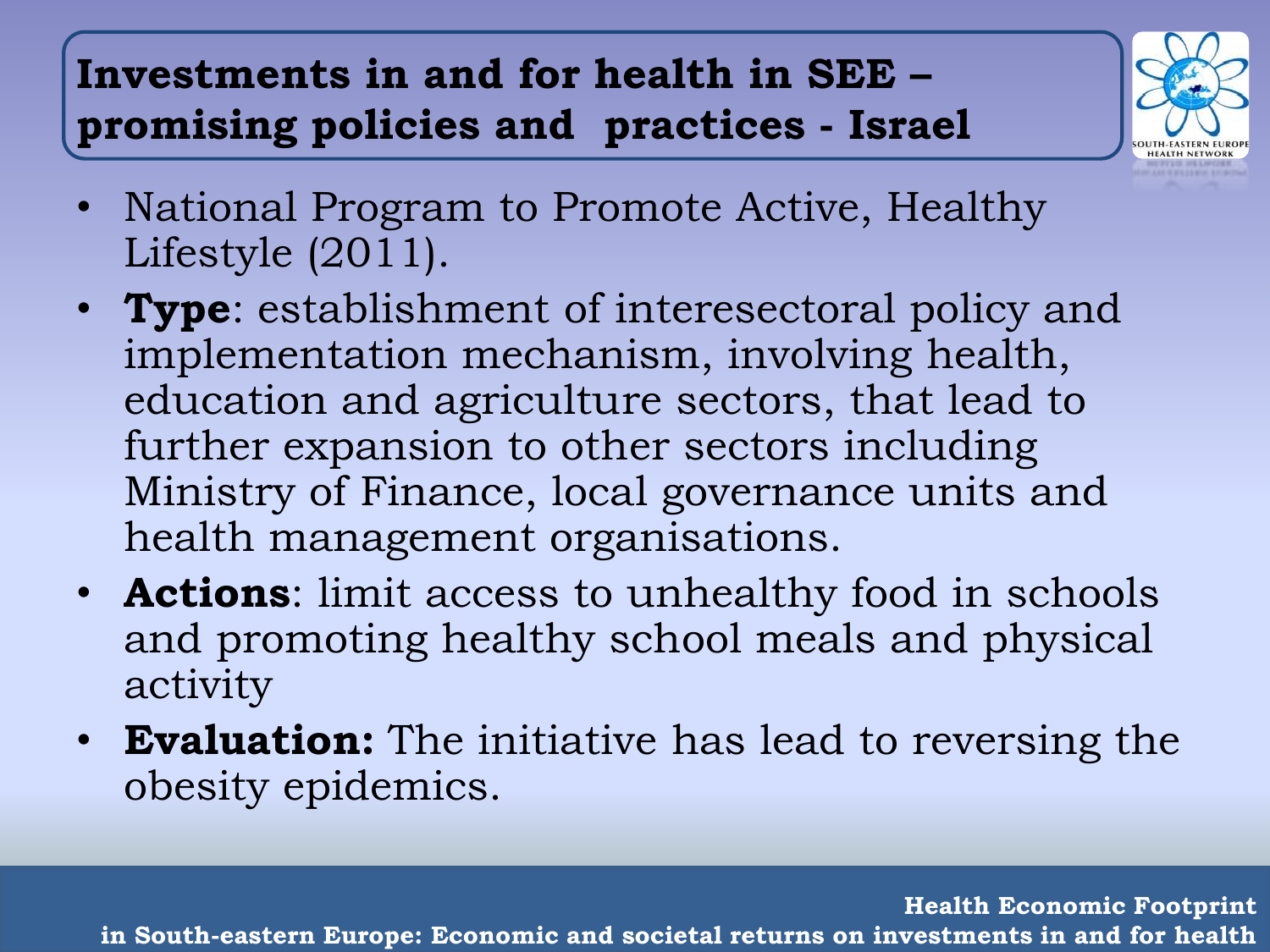# **Investments in and for health in SEE – promising policies and practices - Slovenia**



- The **project Mura** has proven how investments in healthy tourism have created opportunities for a healthier lifestyle of the local population at no additional financial cost.
- **Actions:** Through engagement of local stakeholders and the implementation of a number of projects it has also be possible to build local capacities to use health as a development driver in tourism.
- **Evaluation**: healthier choices for local citizens, increased income and employment opportunities for local citizens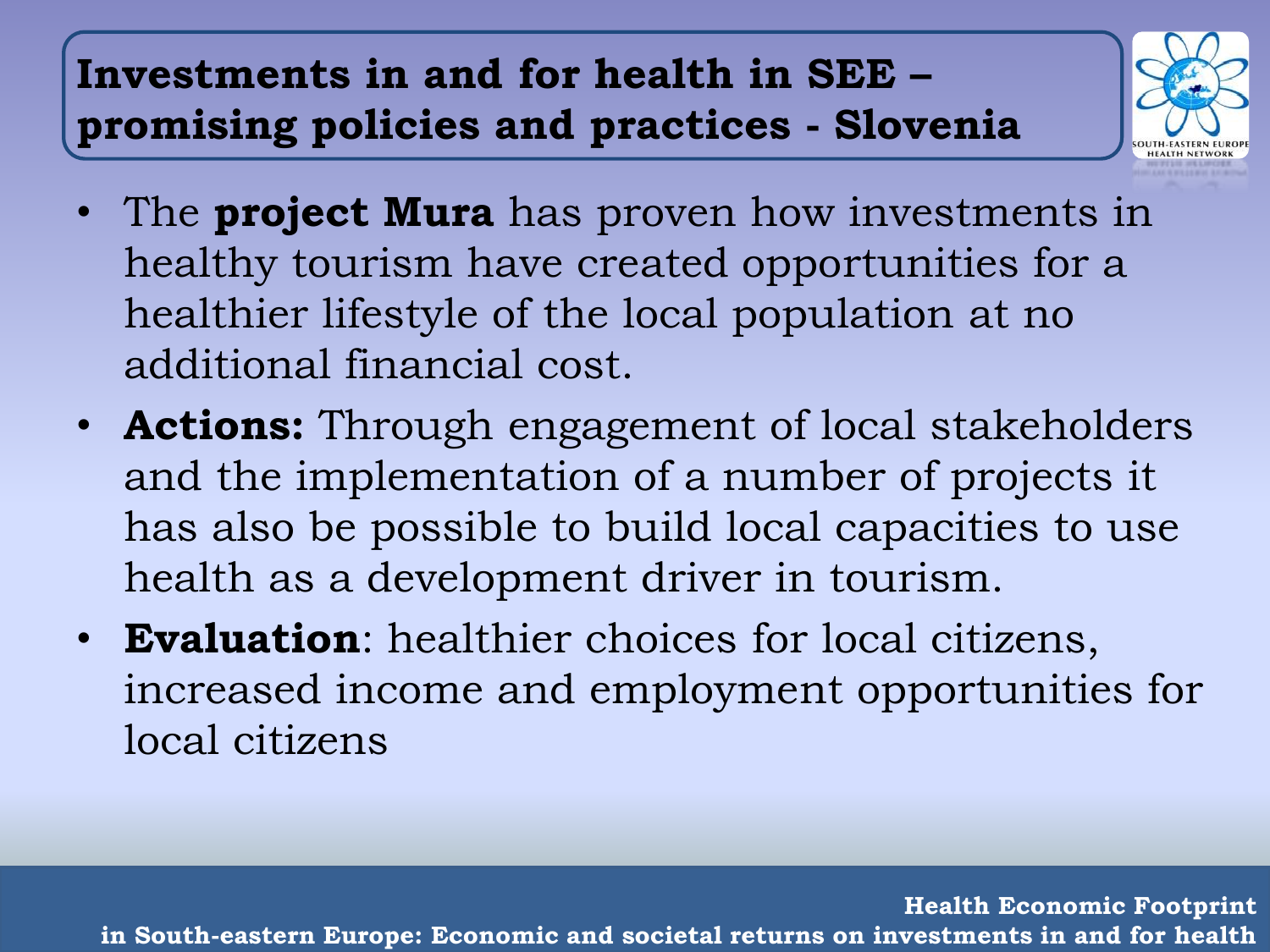## **Investments in and for health in SEE – promising policies and practices - Albania**



#### **Introduction of smoking ban**.

- Over 50% of Albanian adult population is smoking
- An **intersectoral action** based upon ample evidence on the cost-effectiveness of tobacco use prevention
- **Evidence/calculations** small investment will reap enormous dividends in health and prosperity.
- **Action**: 0.25 EUR/per person/per year Albania to pay for the four 'best buys' in tobacco control policy, raising tobacco excise taxes, enforcing a comprehensive national smoke-free law and a ban on tobacco advertising , promotion, and mandating large graphic warning labels on tobacco product packaging.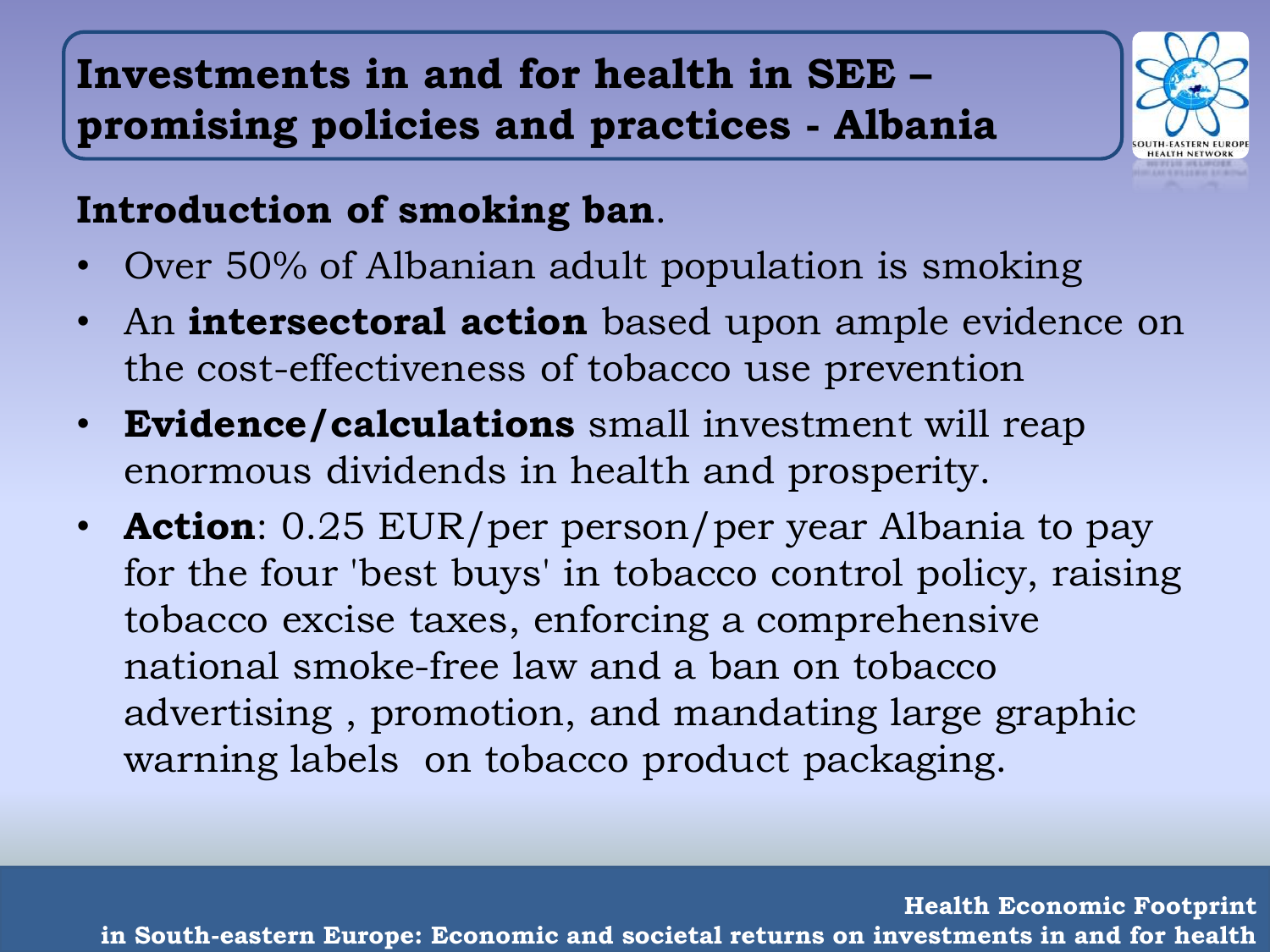### **Investments in and for health in SEE – promising policies and practices - Bosnia and Herzegovina**



# **Mental Health contributing to social wellbeing and economic growth**

- Intersectoral action of improvement of mental health at community level
- **Action**: provision of integrated community-based mental health services with greater focus on care near where people live
- **Intersectoral Joint efforts**  the commitment and political will, jointly with the dedication of the public health professional community, local government units and civil society have ensured making this initiative a long-standing one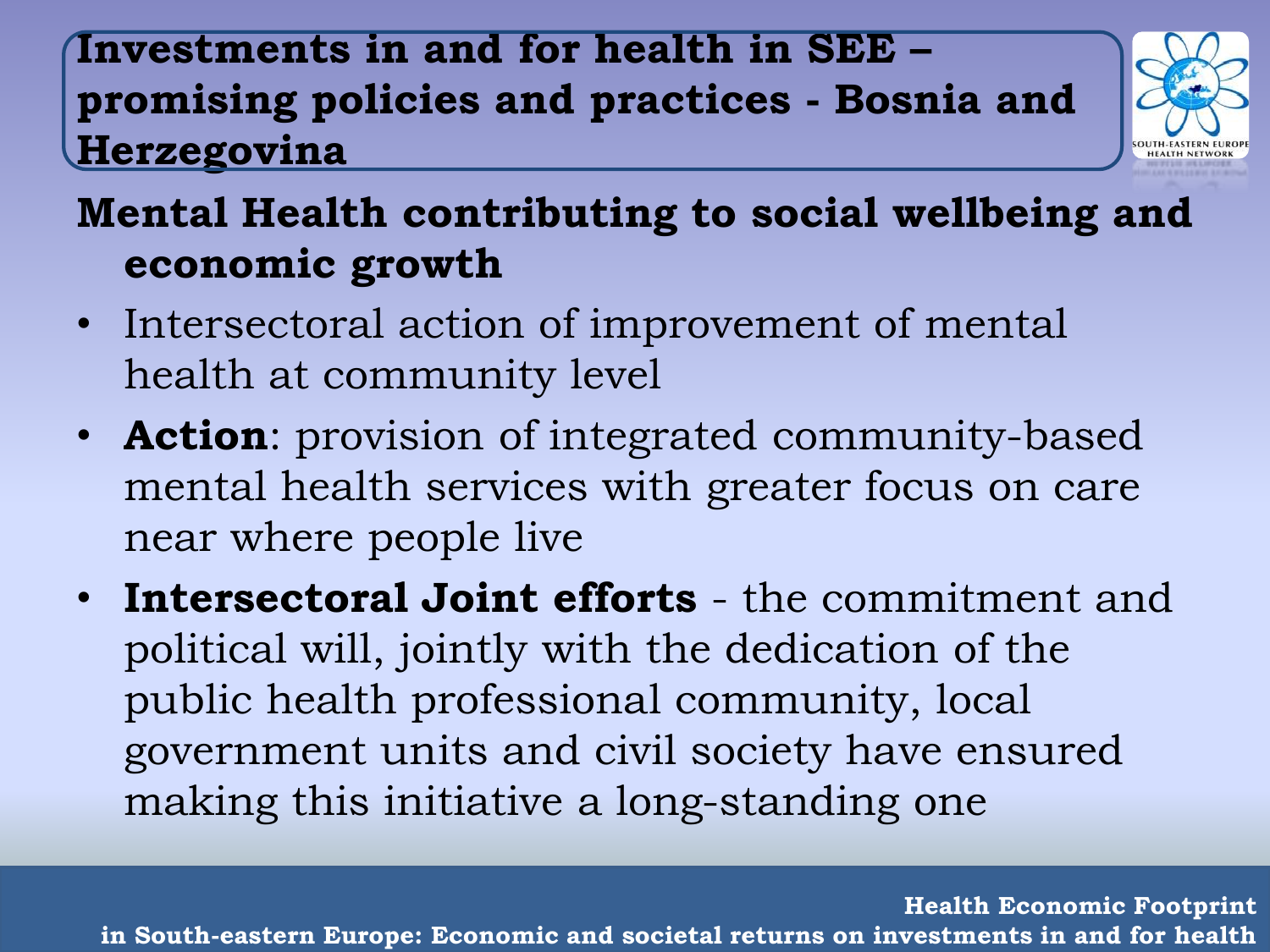### **Investments in and for health in SEE – promising policies and practices - Republika Srpska**



#### **The Road Safety Strategy of Republika Srpska 2013-2022**

- More than 160 deaths and 3.200 injured -victims of road accidents annually -with a more than 170 million KM (approx. 85 millions EUR) lost for the economy (more than 2% of the GDP).
- The Strategy introduces a **highly cross-sectoral action -** action for road safety, especially work in fields of road safety management system, safer roads and mobility, safer vehicles and road users, and care after accidents.
- Project "Strengthening the capacity of local communities in the field of road safety"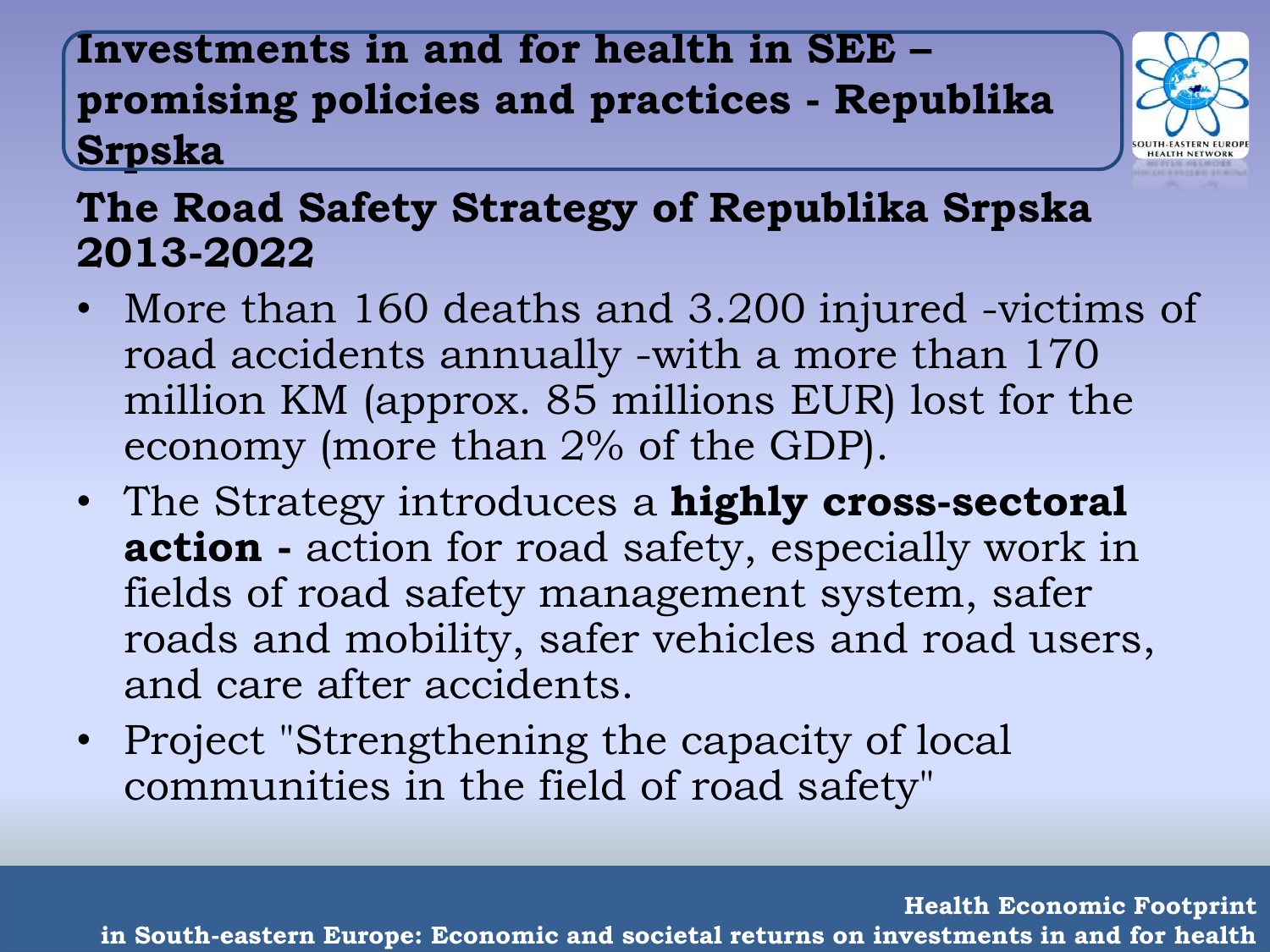**Investments in and for health in SEE – promising policies and practices - Republika Srpska**



**The Road Safety Strategy 2013-2022**

#### **Targets to be achieved**

- Total reduction of seriously injured and persons killed of 50% by 2022 comparing to 2011;
- Reduce the total socio-economic costs of traffic accidents in a 10-year period by approximately BAM 582 million (approx. 300 mil EUR).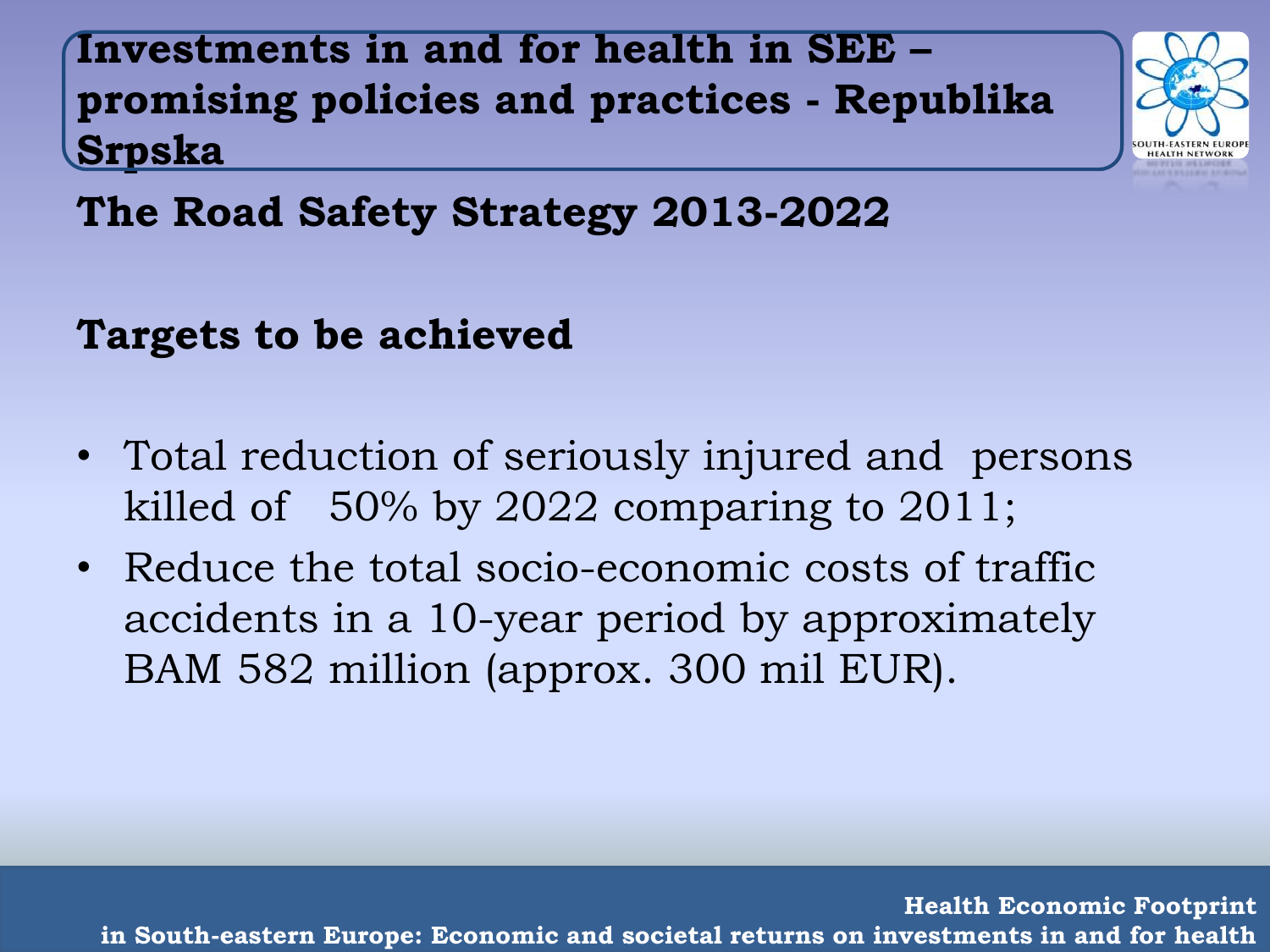### **Investments in and for health in SEE – promising policies and practices - Republic of Macedonia**



### **Estimating Health Impacts and Economic Costs of Air Pollution in Macedonia**

- Macedonia ranked among the highest in terms of the population's exposure to PM air pollution, especially in capital of Skopje
- In 2011, air pollution was responsible for approximately 1350 deaths from cardiopulmonary disease and lung cancer, 485 new cases of chronic bronchitis, 770 hospital admissions, and 15,200 emergency visits - annual economic cost of approximately  $\epsilon$ 253 million or 3.2 per cent of GDP.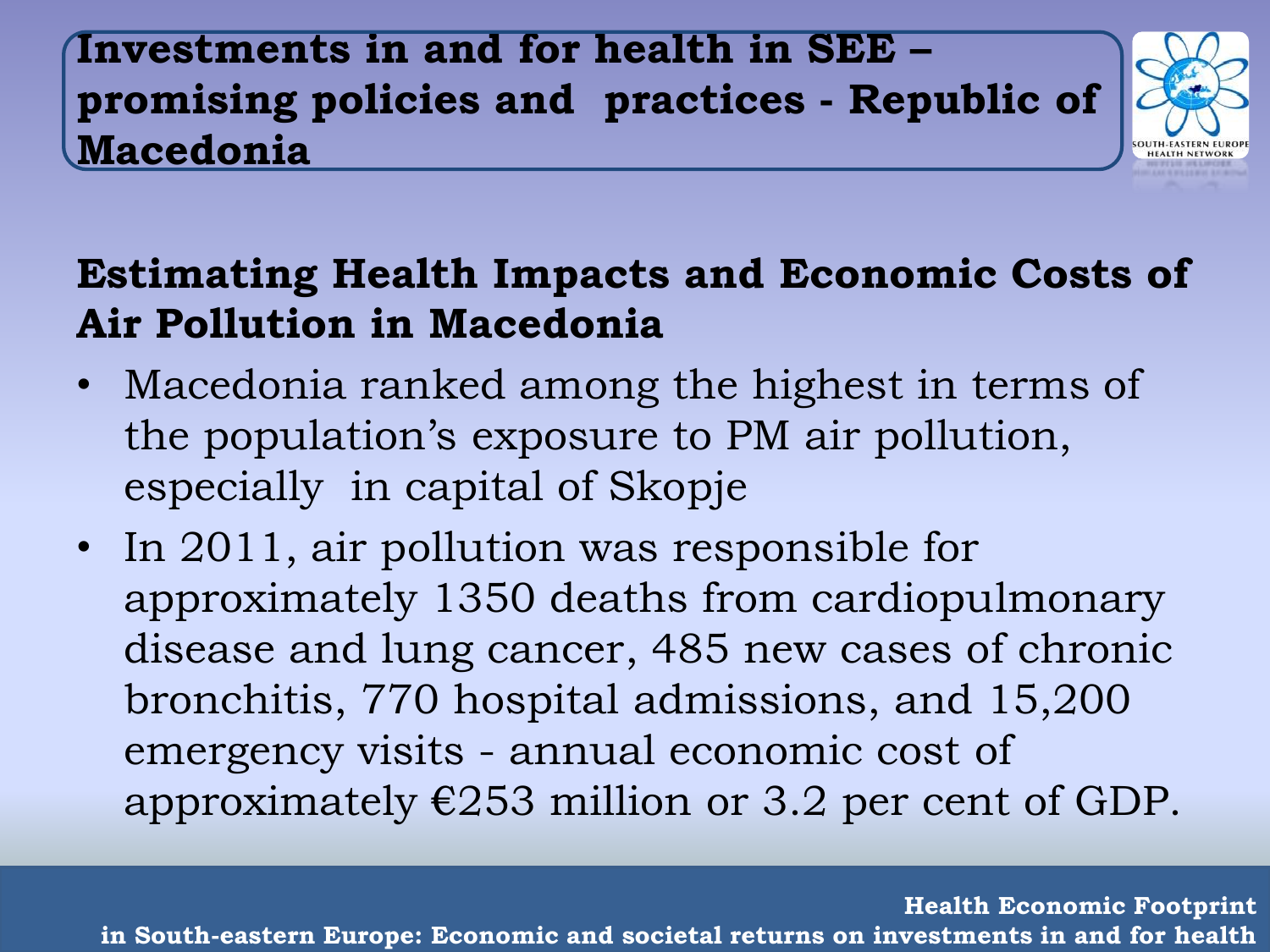**Investments in and for health in SEE – promising policies and practices - Republic of Macedonia**



- A reduction of even  $1 \mu g/m^3$  in ambient  $PM_{10}$  or  $PM_{2,5}$  would imply an economic savings of  $E34$ **million per year in reduced health costs**.
- Lowering the health impact of fine particulate matter to only 1 per cent of GDP will require a number of pollution-reducing measures among sectors, actions at the policy level and further support to the monitoring and evaluation of air pollution.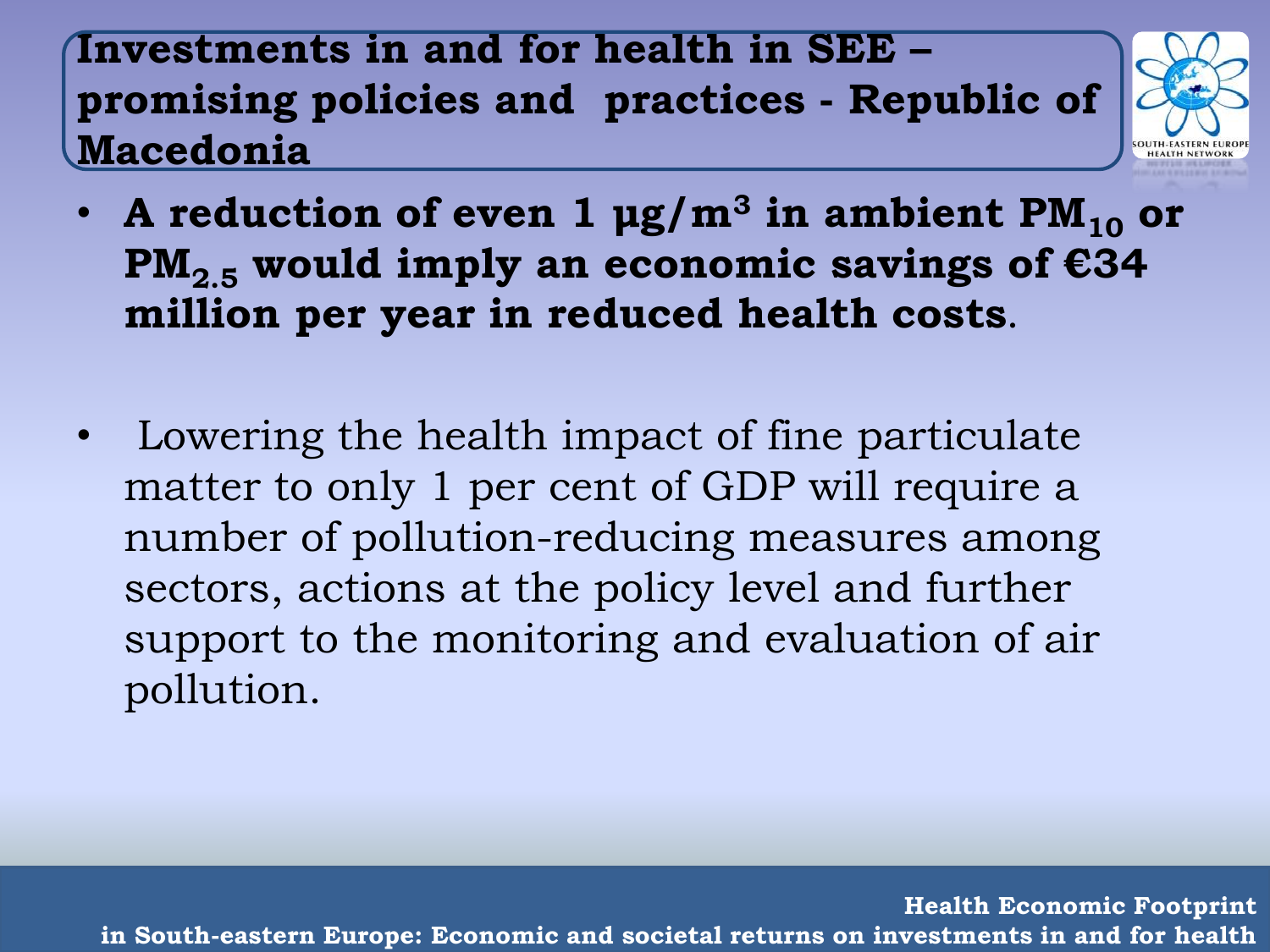**Investments in and for health in SEE – promising policies and practices - Republic of Moldova**



#### **Removing the Barriers to Access – Universal Coverage Investment**

**Previously** - Private health expenditures comprised 54.4% of THE, an increase between 2000 and 2009, and OOP payments comprise the largest share of private expenditure  $(82.6\%)$ .

• **Legislation introduced in 2009 and 2010** provides all citizens with access to free primary health-care services provided by family doctors. Citizens enrolled in the **Unified Programme of Mandatory Health Insurance** (79.7% of population in 2011) have access to a defined benefits package and a limited list of covered or compensated medicines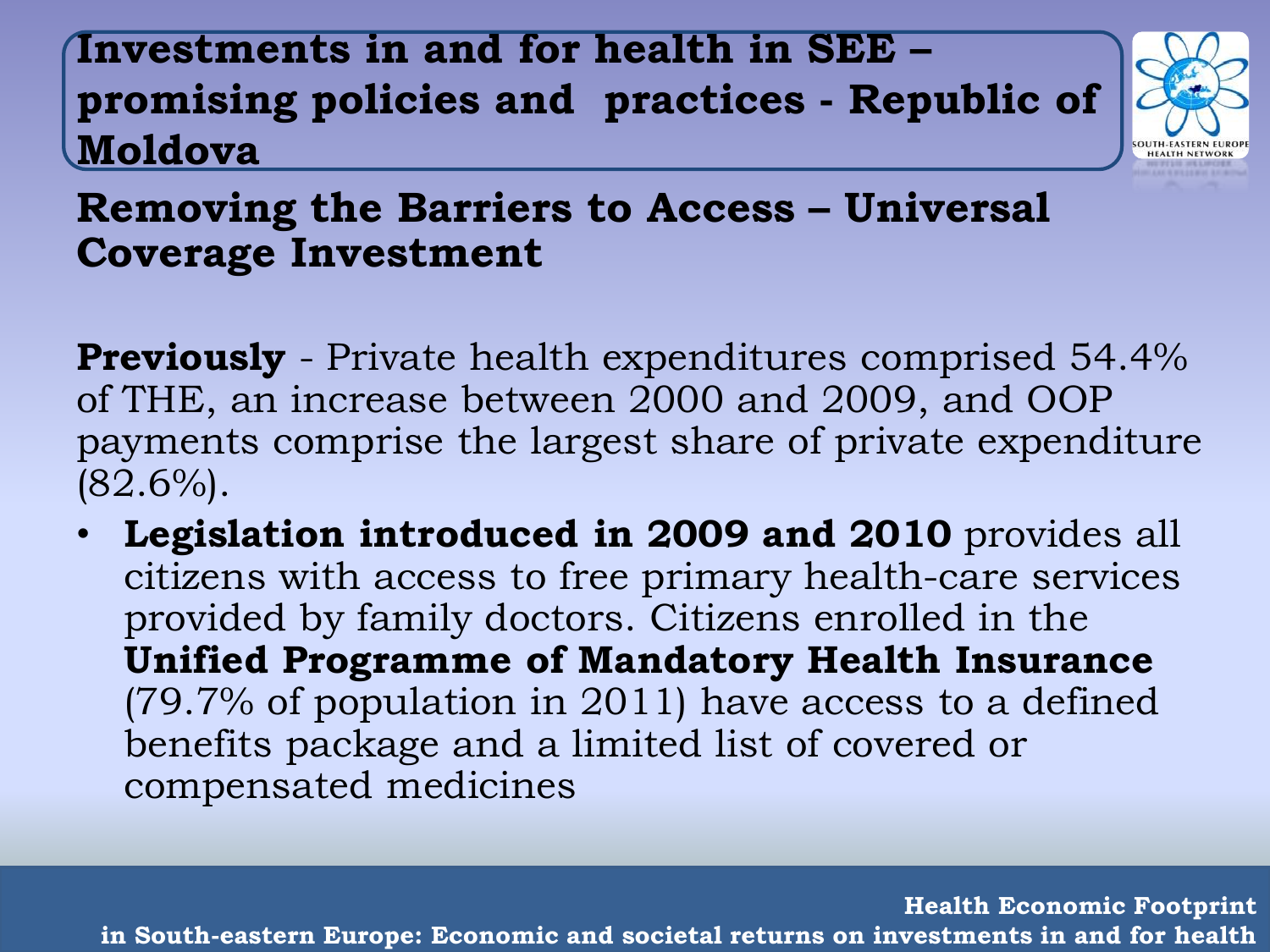**Investments in and for health in SEE – promising policies and practices - Republic of Moldova**



# **Removing the Barriers to Access – Universal Coverage Investment**

- **Results** the proportion of people who said they did not seek care when they needed it due to financial reasons fell by half: from 29.2% in 2008 to 14.8% in 2012.
- Further investments are needed and government is committed to continuing the reforms, addressing the lack of health insurance for the people who are in the lowest consumption quintile and live in rural areas.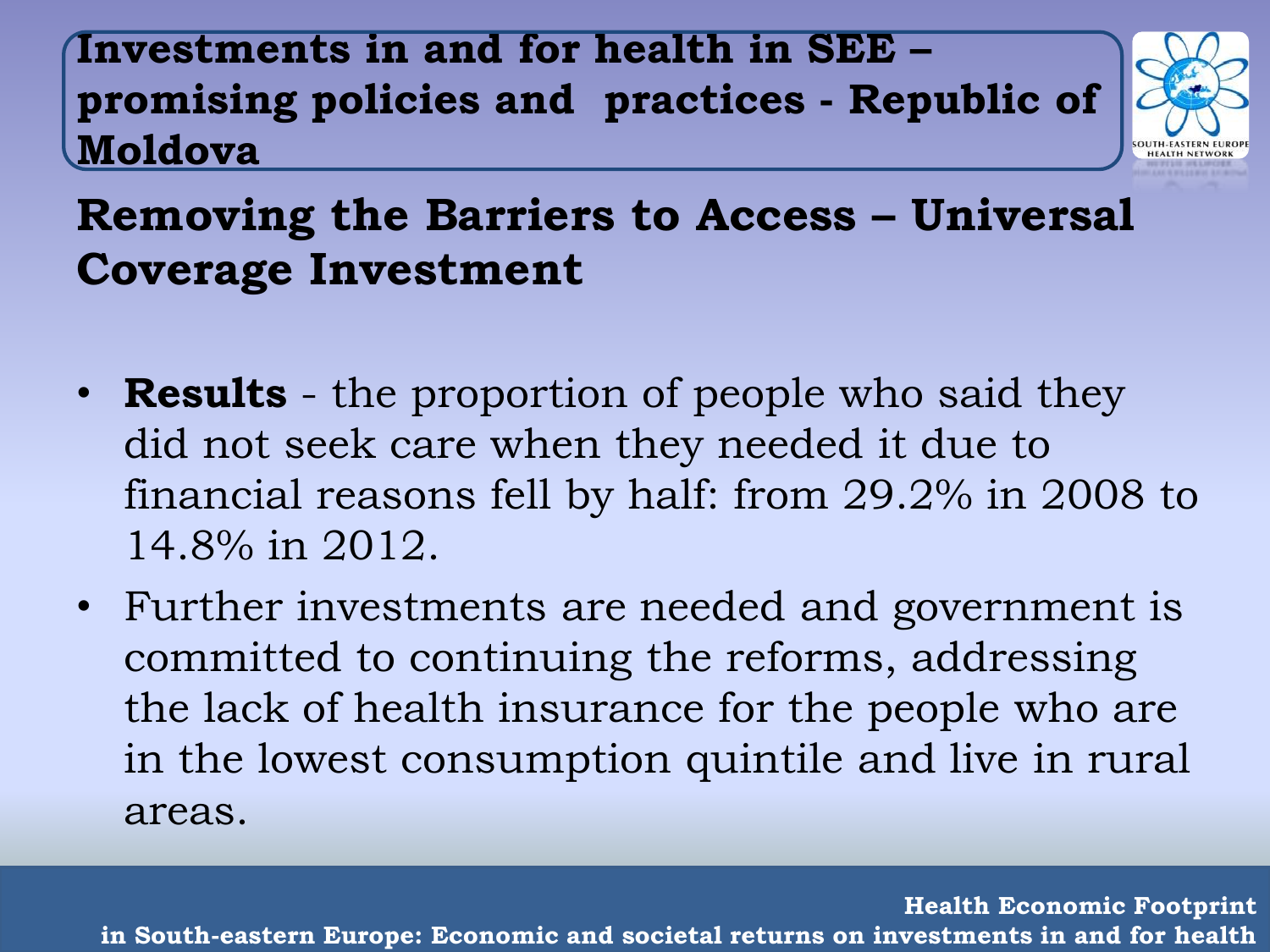# **Investments in and for health in SEE – promising policies and practices - Montenegro**



### **Reduction of Salt Intake - Initiative turning into Investment**

- Circulatory system disease estimates of approximately 50% (2010-2012)
- Set of **intersectoral activities** was developed with priority given to prevention of NCDs and education. Other sectors such as agriculture now consider health risks of high salt content when drafting regulations that deal with labelling
- **Aim** to reduce salt intake in the population of Montenegro **to below 5 g/day per capita**, by raising awareness, reducing salt content in processed foods and a harmonized national response.
- **Targets to be achieved** a reduction in salt intake by 16% during the 20142020 period and by 30% by the year 2025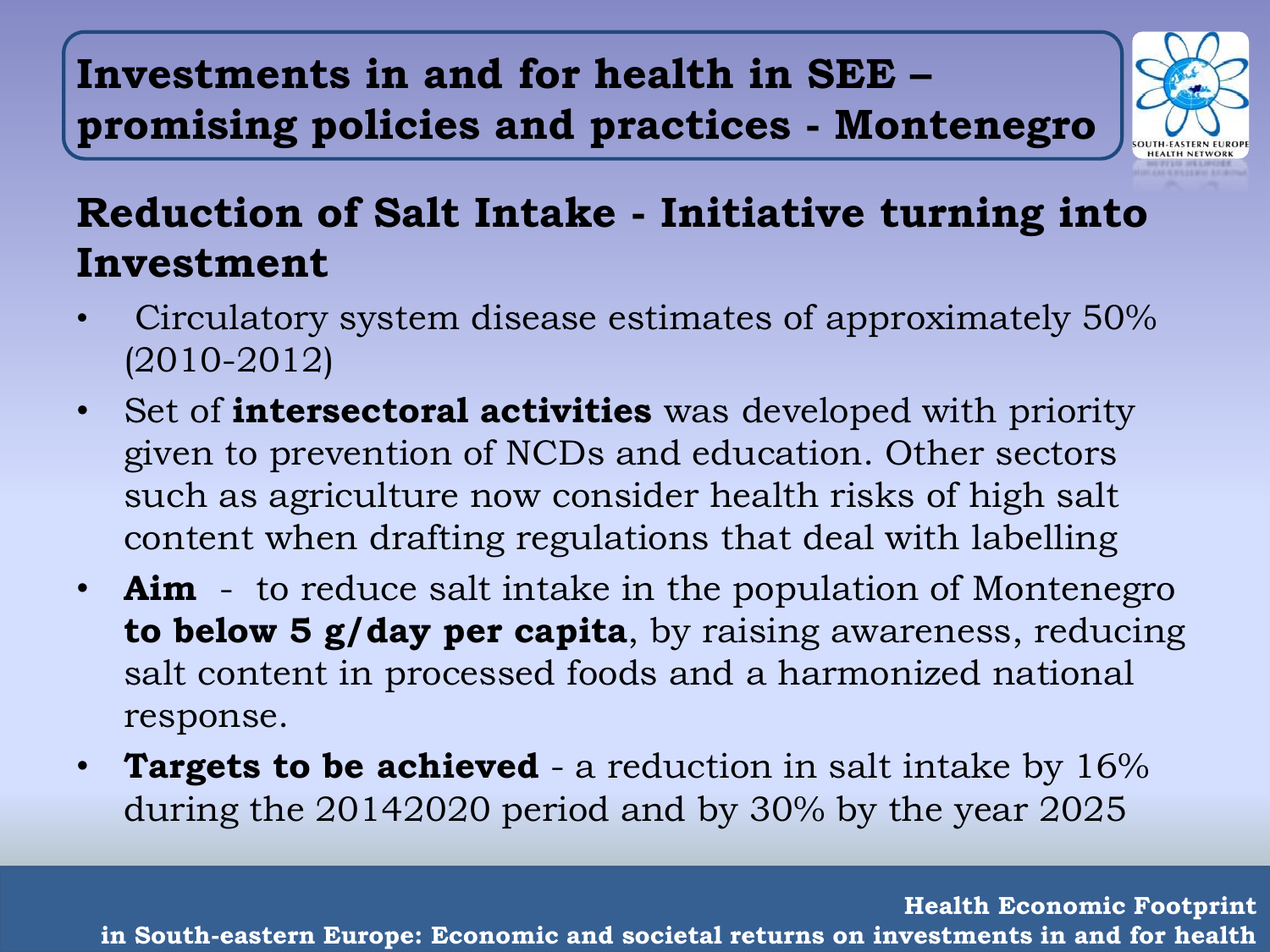**Investments in and for health in SEE – promising policies and practices - Romania**



**Integrated Community Services - Start of Life Investment - providing better access to health services for marginalized groups**

- **The intersectoral collaboration between health and social sectors and the local government units** – from field-based project has grown into a whole-of-government and whole-of-society initiative **addressing health inequalities of some of the most vulnerable groups at local level**;
- **Outcomes the two field professions formalized into the system**: **community nurses and Roma Health Mediators**, - moving beyond child survival and contributing to greater child well-being and increased social and economic capital in Romania.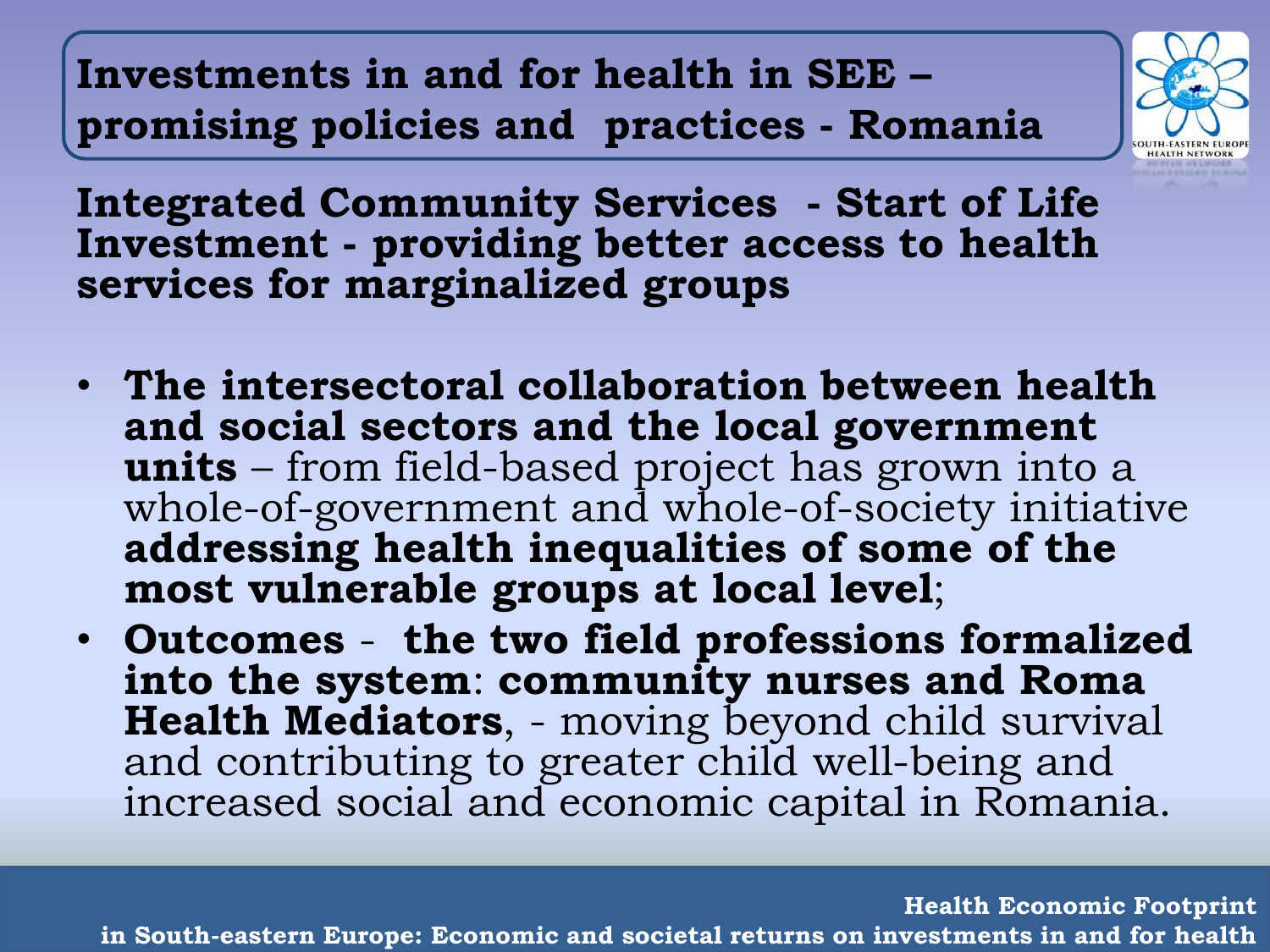## **Investments in and for health in SEE – Promising policies and practices - Serbia**



#### **Investing in the start of life - local services for better health**

- The lack of a primary school education is one of the major determinants of life-long poverty and poor health. The majority of children in this category are either disabled, or from the Roma minority.
- **World Bank Loan on Delivery of Improved Local Services (DILS).** aiming to improve access to, and the efficiency, equity and quality of, the local delivery of health, education and social protection services, by assisting the Government in increasing the capacity of institutions (program until 2017).

#### **Expected Outcomes and Socio-economic Returns**

- Increased access to quality and diversified early childhood education and care programs and services which will enable better inclusive education in targeted municipalities
- Improved access to health services and enhancement of health literacy aimed at providing better conditions at the start of life.